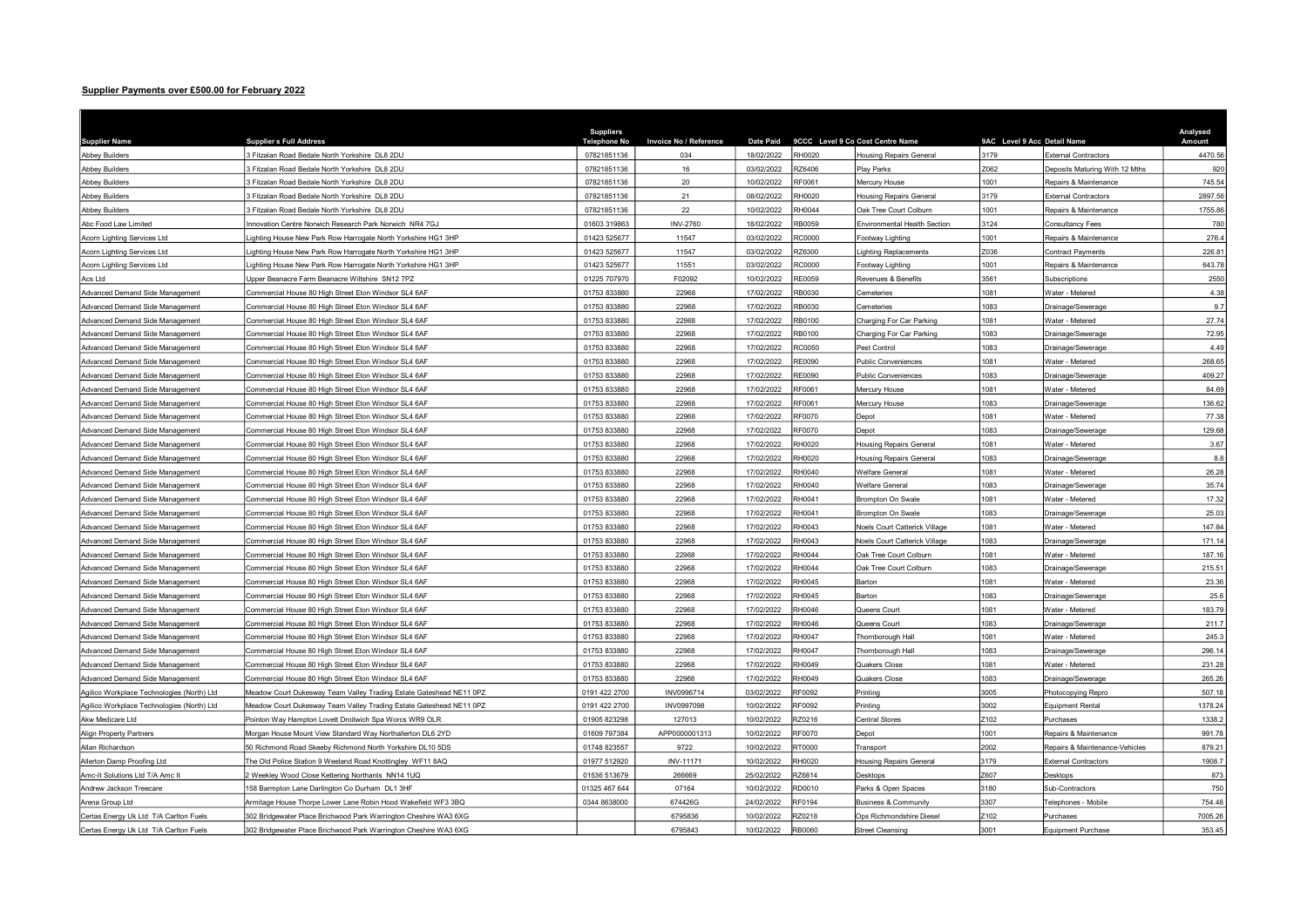| <b>Supplier Name</b>                                     | <b>Supplier s Full Address</b>                                                                                                                                                      | <b>Suppliers</b><br><b>Telephone No</b> | Invoice No / Reference | <b>Date Paid</b>         |                  | 9CCC Level 9 Co Cost Centre Name                             | 9AC Level 9 Acc Detail Name |                                     | Analysed<br>Amount |
|----------------------------------------------------------|-------------------------------------------------------------------------------------------------------------------------------------------------------------------------------------|-----------------------------------------|------------------------|--------------------------|------------------|--------------------------------------------------------------|-----------------------------|-------------------------------------|--------------------|
| Certas Energy Uk Ltd T/A Carlton Fuels                   | 302 Bridgewater Place Brichwood Park Warrington Cheshire WA3 6XG                                                                                                                    |                                         | 6795843                | 10/02/2022               | RD0012           | Grounds Maintenance                                          | 2011                        | Fuel                                | 353.45             |
| Certas Energy Uk Ltd T/A Carlton Fuels                   | 302 Bridgewater Place Brichwood Park Warrington Cheshire WA3 6XG                                                                                                                    |                                         | 6801619                | 10/02/2022               | RH0049           | Quakers Close                                                | 1053                        | ٦il                                 | 2467.15            |
| Certas Energy Uk Ltd T/A Carlton Fuels                   | 302 Bridgewater Place Brichwood Park Warrington Cheshire WA3 6XG                                                                                                                    |                                         | 6845221                | 15/02/2022               | RZ0218           | Ops Richmondshire Diese                                      | Z102                        | Purchases                           | 5405               |
| Certas Energy Uk Ltd T/A Carlton Fuels                   | 802 Bridgewater Place Brichwood Park Warrington Cheshire WA3 6XG                                                                                                                    |                                         | 6855498                | 15/02/2022               | RB0060           | <b>Street Cleansing</b>                                      | 3001                        | Equipment Purchase                  | 356.4              |
| Certas Energy Uk Ltd T/A Carlton Fuels                   | 302 Bridgewater Place Brichwood Park Warrington Cheshire WA3 6XG                                                                                                                    |                                         | 6855498                | 15/02/2022               | RD0012           | Grounds Maintenance                                          | 2011                        | Fuel                                | 356.4              |
| Certas Energy Uk Ltd T/A Carlton Fuels                   | 802 Bridgewater Place Brichwood Park Warrington Cheshire WA3 6XG                                                                                                                    |                                         | 6889656                | 24/02/2022               | RZ0218           | Ops Richmondshire Diese                                      | Z102                        | Purchases                           | 5936.06            |
| Cipfa Business Limited                                   | Finance Department 77 Mansell Street London E1 8AN                                                                                                                                  | 02075435887                             | 3162942                | 24/02/2022               | <b>RE0059</b>    | Revenues & Benefits                                          | 3561                        | <b>Subscriptions</b>                | 3030               |
| Civica Uk Ltd                                            | Castlegate House Castlegate Drive Dudley West Midlands DY1 4TD                                                                                                                      | 01384 453400                            | C/PY236409             | 24/02/2022               | RZ6804           | Service Applications                                         | Z608                        | Software                            | 7045               |
| Civica Uk Ltd                                            | Castlegate House Castlegate Drive Dudley West Midlands DY1 4TD                                                                                                                      | 01384 453400                            | M/HW097347             | 18/02/2022               | RF0169           | <b>Technology Services</b>                                   | 3368                        | Software Maint                      | 25803.42           |
| C J Tennant Engineering Ltd                              | 31 Racecourse Road Gallowfields Trading Estate Richmond North Yorkshire DL10 4SU                                                                                                    |                                         | 4065                   | 10/02/2022               | RD0010           | Parks & Open Spaces                                          | 1001                        | Repairs & Maintenance               | 590                |
| C J Tennant Engineering Ltd                              | 31 Racecourse Road Gallowfields Trading Estate Richmond North Yorkshire DL10 4SU                                                                                                    |                                         | 4075                   | 10/02/2022               | <b>RE0090</b>    | <b>Public Conveniences</b>                                   | 1001                        | Repairs & Maintenance               | 512.48             |
| Clb Heritage                                             | Clare Booth Darying Cottage North Cowton Northallerton DL7 0HF                                                                                                                      | 07725078532                             | 051                    | 03/02/2022               | RB0021           | Conservation                                                 | 3177                        | Private Contractors - Contract      | 1009.9             |
| Craemer Uk Ltd                                           | Craemer House Hortonwood 1 Telford Shropshire TF1 7GN                                                                                                                               |                                         | 3041985                | 24/02/2022               | RZ6201           | Waste Management                                             | Z036                        | Contract Payments                   | 8530               |
| Cromwell Polythene Ltd                                   | Glentrool Avenue Sherburn In Elmet North Yorkshire LS25 6RE                                                                                                                         | 01977 686868                            | INV0121545             | 03/02/2022               | <b>RB0060</b>    | <b>Street Cleansing</b>                                      | 3001                        | Equipment Purchase                  | 623.7              |
| Daisy Corporate Services Trading Ltd                     | indred House Lindred Road Business Park Nelson Lancashire BB9 5SR                                                                                                                   |                                         | 11385003               | 25/02/2022               | RB0059           | <b>Environmental Health Section</b>                          | 3302                        | <b>Telephones - Office</b>          | 23.5               |
| Daisy Corporate Services Trading Ltd                     | Lindred House Lindred Road Business Park Nelson Lancashire BB9 5SR                                                                                                                  |                                         | 11385003               | 25/02/2022               | RB0089           | Waste & Street Scene Section                                 | 3302                        | Telephones - Office                 | 31.41              |
| Daisy Corporate Services Trading Ltd                     | indred House Lindred Road Business Park Nelson Lancashire BB9 5SR                                                                                                                   |                                         | 11385003               | 25/02/2022               | RD0010           | Parks & Open Spaces                                          | 3312                        | <b>Emergency Telephones</b>         | 36.36              |
| Daisy Corporate Services Trading Ltd                     | indred House Lindred Road Business Park Nelson Lancashire BB9 5SR                                                                                                                   |                                         | 11385003               | 25/02/2022               | RE0030           | ifeline                                                      | 3302                        | <b>Telephones - Office</b>          | 191.46             |
| Daisy Corporate Services Trading Ltd                     | indred House Lindred Road Business Park Nelson Lancashire BB9 5SR                                                                                                                   |                                         | 11385003               | 25/02/2022               | <b>RE0030</b>    | ifeline                                                      | 3303                        | Telephones - Private                | 20.88              |
| Daisy Corporate Services Trading Ltd                     | indred House Lindred Road Business Park Nelson Lancashire BB9 5SR                                                                                                                   |                                         | 11385003               | 25/02/2022               | RE0040           | Homeless Persons Unit Colburn                                | 3302                        | Telephones - Office                 | 32.08              |
| Daisy Corporate Services Trading Ltd                     | indred House Lindred Road Business Park Nelson Lancashire BB9 5SR                                                                                                                   |                                         | 11385003               | 25/02/2022               | RF0061           | Mercury House                                                | 3302                        | Felephones - Office                 | 43.92              |
| Daisy Corporate Services Trading Ltd                     | indred House Lindred Road Business Park Nelson Lancashire BB9 5SR                                                                                                                   |                                         | 11385003               | 25/02/2022               | RF0070           | Depot                                                        | 3308                        | Felephones - Security Alarm         | 29.28              |
| Daisy Corporate Services Trading Ltd                     | indred House Lindred Road Business Park Nelson Lancashire BB9 5SR                                                                                                                   |                                         | 11385003               | 25/02/2022               | <b>RH0004</b>    | Hra Supervision & Management                                 | 3304                        | <b>Felephones - Coin Box</b>        | 14.64              |
| Daisy Corporate Services Trading Ltd                     | indred House Lindred Road Business Park Nelson Lancashire BB9 5SR                                                                                                                   |                                         | 11385003               | 25/02/2022               | RH0041           | <b>Brompton On Swale</b>                                     | 3302                        | Telephones - Office                 | 17.32              |
| Daisy Corporate Services Trading Ltd                     | indred House Lindred Road Business Park Nelson Lancashire BB9 5SR                                                                                                                   |                                         | 11385003               | 25/02/2022               | RH0044           | Oak Tree Court Colburn                                       | 3302                        | Felephones - Office                 | 29.28              |
| Daisy Corporate Services Trading Ltd                     | indred House Lindred Road Business Park Nelson Lancashire BB9 5SR                                                                                                                   |                                         | 11385003               | 25/02/2022               | RH0046           | Queens Court                                                 | 3302                        | Felephones - Office                 | 14.64              |
| Daisy Corporate Services Trading Ltd                     | indred House Lindred Road Business Park Nelson Lancashire BB9 5SR                                                                                                                   |                                         | 11385003               | 25/02/2022               | <b>RH0046</b>    | Queens Court                                                 | 3303                        | Felephones - Private                | 14.64              |
| Daisy Corporate Services Trading Ltd                     | indred House Lindred Road Business Park Nelson Lancashire BB9 5SR                                                                                                                   |                                         | 11385003               | 25/02/2022               | RH0047           | Thornborough Hall                                            | 3302                        | Telephones - Office                 | 32                 |
| Daisy Corporate Services Trading Ltd                     | Lindred House Lindred Road Business Park Nelson Lancashire BB9 5SR                                                                                                                  |                                         | 11385003               | 25/02/2022               | RH0049           | Quakers Close                                                | 3302                        | Telephones - Office                 | 20.27              |
| Darlington Borough Council                               | C/O Xentrall Shared Services Po Box 877 Income Team ( Ian Craig) Bayheath House TS19 1JA                                                                                            | 01642 528385                            | 4060345                | 15/02/2022               | RB0010           | Development Management                                       | 3125                        | Medical Fees                        | 210                |
|                                                          |                                                                                                                                                                                     | 01642 528385                            |                        | 15/02/2022               | RB0059           |                                                              | 3125                        |                                     | 180                |
| Darlington Borough Council                               | C/O Xentrall Shared Services Po Box 877 Income Team (Ian Craig) Bayheath House TS19 1JA<br>C/O Xentrall Shared Services Po Box 877 Income Team ( lan Craig) Bayheath House TS19 1JA | 01642 528385                            | 4060345<br>4060345     | 15/02/2022               | RB0089           | Environmental Health Section<br>Waste & Street Scene Section | 3125                        | Medical Fees<br>Medical Fees        | 1340               |
| Darlington Borough Council                               |                                                                                                                                                                                     | 01642 528385                            | 4060345                | 15/02/2022               | <b>RE0008</b>    |                                                              | 3125                        |                                     | 80                 |
| Darlington Borough Council<br>Darlington Borough Council | C/O Xentrall Shared Services Po Box 877 Income Team (Ian Craig) Bayheath House TS19 1JA                                                                                             | 01642 528385                            | 4060345                | 15/02/2022               | RF0099           | Supported Housing<br><b>Business Support</b>                 | 3125                        | <b>Medical Fees</b><br>Medical Fees | 80                 |
|                                                          | C/O Xentrall Shared Services Po Box 877 Income Team ( Ian Craig) Bayheath House TS19 1JA                                                                                            |                                         |                        |                          |                  |                                                              | 3125                        |                                     |                    |
| Darlington Borough Council                               | C/O Xentrall Shared Services Po Box 877 Income Team (Ian Craig) Bayheath House TS19 1JA                                                                                             | 01642 528385<br>01642 528385            | 4060345                | 15/02/2022<br>15/02/2022 | RH0004<br>RH0029 | Hra Supervision & Management                                 | 3125                        | Medical Fees                        | 80<br>100          |
| Darlington Borough Council                               | C/O Xentrall Shared Services Po Box 877 Income Team ( Ian Craig) Bayheath House TS19 1JA                                                                                            |                                         | 4060345                |                          |                  | Maintenance & Improvement                                    | 2002                        | Medical Fees                        |                    |
| Dennis Eagle Ltd                                         | Heathcote Way Heathcote Industrial Estate Warwick CV34 6TE                                                                                                                          | 01926 458500                            | 433999                 | 25/02/2022               | RT0000           | Transport                                                    |                             | Repairs & Maintenance-Vehicles      | 1548.11            |
| Dennis Eagle Ltd                                         | Heathcote Way Heathcote Industrial Estate Warwick CV34 6TE                                                                                                                          | 01926 458500                            | 434000                 | 25/02/2022               | RT0000           | Transport                                                    | 2002<br>2002                | Repairs & Maintenance-Vehicles      | 737.35<br>585.99   |
| Dennis Eagle Ltd                                         | Heathcote Way Heathcote Industrial Estate Warwick CV34 6TE                                                                                                                          | 01926 458500                            | 434003                 | 25/02/2022               | RT0000           | Transport                                                    |                             | Repairs & Maintenance-Vehicles      |                    |
| Diamond Commercial Cleaning                              | Office 7 Technology Court Newton Aycliffe DL5 6DQ                                                                                                                                   | 01325 301000                            | 8740                   | 24/02/2022               | RH0046           | Queens Court                                                 | 3180                        | Sub-Contractors                     | 424                |
| Diamond Commercial Cleaning                              | Office 7 Technology Court Newton Aycliffe DL5 6DQ                                                                                                                                   | 01325 301000                            | 8740                   | 24/02/2022               | RH0049           | Quakers Close                                                | 3180                        | Sub-Contractors                     | 424                |
| Diamond Commercial Cleaning                              | Office 7 Technology Court Newton Aycliffe DL5 6DQ                                                                                                                                   | 01325 301000                            | 9103                   | 24/02/2022               | RH0046           | Queens Court                                                 | 3180                        | <b>Sub-Contractors</b>              | 424                |
| Diamond Commercial Cleaning                              | Office 7 Technology Court Newton Aycliffe DL5 6DQ                                                                                                                                   | 01325 301000                            | 9103                   | 24/02/2022               | <b>RH0049</b>    | Quakers Close                                                | 3180                        | Sub-Contractors                     | 424                |
| Digital Remit Limited                                    | Ground Floor 129 Kennington Park Road London SE11 4JJ                                                                                                                               | 01865 600906                            | 2022020601             | 24/02/2022               | RF0194           | <b>Business &amp; Community</b>                              | 3124                        | Consultancy Fees                    | 7375               |
| D T Services Ltd                                         | Jnit 10a Gothenburg Way Sutton Fields Industrial Estate Hull HU7 0YG                                                                                                                | 01482 826505                            | 5421                   | 10/02/2022               | RZ6603           | Adaptations                                                  | Z036                        | Contract Payments                   | 525                |
| <b>Dulux Decorator Centres</b>                           | Manchester Road Altrincham Cheshire WA14 5PG                                                                                                                                        | 01619 683 030                           | SI18596319             | 03/02/2022               | RH0021           | Repairs Compensation                                         | 1023                        | Decoration Allowance                | 569.41             |
| Eastern Shires Purchasing Organisation                   | Barnsdale Way Grove Park Enderby Leicester LE19 1ES                                                                                                                                 | 0116 265 7884                           | G1195220               | 10/02/2022               | <b>RB0030</b>    | Cemeteries                                                   | 1051                        | Gas                                 | 88.53              |
| Eastern Shires Purchasing Organisation                   | Barnsdale Way Grove Park Enderby Leicester LE19 1ES                                                                                                                                 | 0116 265 7884                           | G1195220               | 10/02/2022               | <b>RE0040</b>    | Iomeless Persons Unit Colburn                                | 1051                        | Gas                                 | 285.98             |
| Eastern Shires Purchasing Organisation                   | Barnsdale Way Grove Park Enderby Leicester LE19 1ES                                                                                                                                 | 0116 265 7884                           | G1195220               | 10/02/2022               | RF0061           | Mercury House                                                | 051                         | Gas                                 | 689.92             |
| Eastern Shires Purchasing Organisation                   | Barnsdale Way Grove Park Enderby Leicester LE19 1ES                                                                                                                                 | 0116 265 7884                           | G1195220               | 10/02/2022               | RF0070           | Depot                                                        | 1051                        | Gas                                 | 644.76             |
| Eastern Shires Purchasing Organisation                   | Barnsdale Way Grove Park Enderby Leicester LE19 1ES                                                                                                                                 | 0116 265 7884                           | G1195220               | 10/02/2022               | RH0041           | <b>Brompton On Swale</b>                                     | 1051                        | Gas                                 | 80.22              |
| Eastern Shires Purchasing Organisation                   | Barnsdale Way Grove Park Enderby Leicester LE19 1ES                                                                                                                                 | 0116 265 7884                           | G1195220               | 10/02/2022               | RH0043           | Noels Court Catterick Village                                | 1051                        | Gas                                 | 642.48             |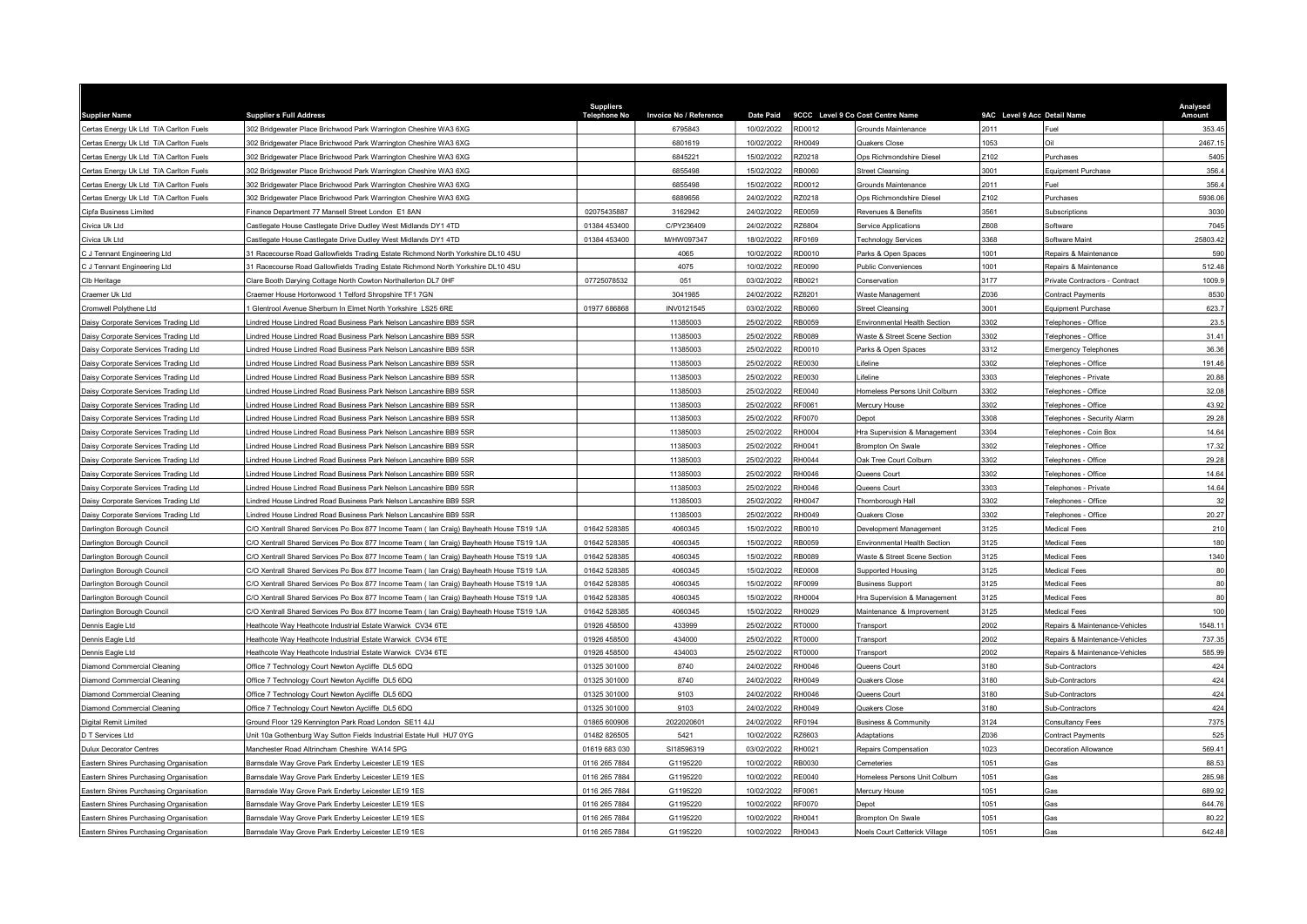| <b>Supplier Name</b>                   | <b>Supplier s Full Address</b>                      | <b>Suppliers</b><br><b>Telephone No</b> | Invoice No / Reference | <b>Date Paid</b> |               | 9CCC Level 9 Co Cost Centre Name     | 9AC Level 9 Acc Detail Name |                            | Analysed<br>Amount |
|----------------------------------------|-----------------------------------------------------|-----------------------------------------|------------------------|------------------|---------------|--------------------------------------|-----------------------------|----------------------------|--------------------|
| Eastern Shires Purchasing Organisation | Barnsdale Way Grove Park Enderby Leicester LE19 1ES | 0116 265 7884                           | G1195220               | 10/02/2022       | RH0044        | Oak Tree Court Colburn               | 1051                        | Gas                        | 945.27             |
| Eastern Shires Purchasing Organisation | Barnsdale Way Grove Park Enderby Leicester LE19 1ES | 0116 265 7884                           | G1195220               | 10/02/2022       | RH0046        | Queens Court                         | 1051                        | Gas                        | 978.82             |
| Eastern Shires Purchasing Organisation | Barnsdale Way Grove Park Enderby Leicester LE19 1ES | 0116 265 7884                           | G1195220               | 10/02/2022       | RH0047        | Thornborough Hall                    | 1051                        | àas                        | 725.32             |
| Ee Limited                             | O Box 52 Sheffield S98 1DX                          | 0870 376 8888                           | 01287375832            | 18/02/2022       | RB0010        | Development Management               | 3307                        | elephones - Mobile         | 167                |
| Ee Limited                             | Po Box 52 Sheffield S98 1DX                         | 0870 376 8888                           | 01287375832            | 18/02/2022       | RB0059        | Environmental Health Section         | 3307                        | elephones - Mobile         | 134.75             |
| Ee Limited                             | Po Box 52 Sheffield S98 1DX                         | 0870 376 8888                           | 01287375832            | 18/02/2022       | RB0060        | <b>Street Cleansing</b>              | 3307                        | Felephones - Mobile        | 16.5               |
| Ee Limited                             | Po Box 52 Sheffield S98 1DX                         | 0870 376 8888                           | 01287375832            | 18/02/2022       | RB0070        | Dog Warden Service                   | 3307                        | elephones - Mobile         | 12                 |
| Ee Limited                             | O Box 52 Sheffield S98 1DX                          | 0870 376 8888                           | 01287375832            | 18/02/2022       | RB0080        | Household Waste Collection           | 3307                        | elephones - Mobile         | 54.25              |
| Ee Limited                             | Po Box 52 Sheffield S98 1DX                         | 0870 376 8888                           | 01287375832            | 18/02/2022       | RB0089        | Waste & Street Scene Section         | 3307                        | Felephones - Mobile        | 36                 |
| Ee Limited                             | Po Box 52 Sheffield S98 1DX                         | 0870 376 8888                           | 01287375832            | 18/02/2022       | RC0050        | Pest Control                         | 3307                        | elephones - Mobile         | 26.75              |
| Fe I imited                            | O Box 52 Sheffield S98 1DX                          | 0870 376 8888                           | 01287375832            | 18/02/2022       | RD0012        | Grounds Maintenance                  | 3307                        | elephones - Mobile         | 23                 |
| Ee Limited                             | O Box 52 Sheffield S98 1DX                          | 0870 376 8888                           | 01287375832            | 18/02/2022       | <b>RE0008</b> | <b>Supported Housing</b>             | 3307                        | elephones - Mobile         | 24                 |
| Ee Limited                             | Po Box 52 Sheffield S98 1DX                         | 0870 376 8888                           | 01287375832            | 18/02/2022       | RE0030        | ifeline                              | 3307                        | Felephones - Mobile        | 100.75             |
| Ee Limited                             | O Box 52 Sheffield S98 1DX                          | 0870 376 8888                           | 01287375832            | 18/02/2022       | RE0041        | Homelessness Prevention              | 3307                        | elephones - Mobile         | 67.6               |
| Ee Limited                             | Po Box 52 Sheffield S98 1DX                         | 0870 376 8888                           | 01287375832            | 18/02/2022       | RE0059        | Revenues & Benefits                  | 3307                        | elephones - Mobile         | 22                 |
| Ee Limited                             | Po Box 52 Sheffield S98 1DX                         | 0870 376 8888                           | 01287375832            | 18/02/2022       | RE0059        | Revenues & Benefits                  | 3315                        | Mobile Devices             | 28                 |
| Ee Limited                             | O Box 52 Sheffield S98 1DX                          | 0870 376 8888                           | 01287375832            | 18/02/2022       | RF0029        | Democratic Services                  | 3307                        | Felephones - Mobile        | 12                 |
| Ee Limited                             | Po Box 52 Sheffield S98 1DX                         | 0870 376 8888                           | 01287375832            | 18/02/2022       | RF0061        | Mercury House                        | 3307                        | Felephones - Mobile        | 12.8               |
| Ee Limited                             | O Box 52 Sheffield S98 1DX                          | 0870 376 8888                           | 01287375832            | 18/02/2022       | RF0087        | Senior Management Team               | 3307                        | elephones - Mobile         | 54.16              |
| Ee Limited                             | Po Box 52 Sheffield S98 1DX                         | 0870 376 8888                           | 01287375832            | 18/02/2022       | RF0169        | <b>Technology Services</b>           | 3307                        | elephones - Mobile         | 40                 |
| Ee Limited                             | Po Box 52 Sheffield S98 1DX                         | 0870 376 8888                           | 01287375832            | 18/02/2022       | RF0194        | <b>Business &amp; Community</b>      | 3307                        | Felephones - Mobile        | 14.75              |
| Ee Limited                             | O Box 52 Sheffield S98 1DX                          | 0870 376 8888                           | 01287375832            | 18/02/2022       | RH0004        | Ira Supervision & Management         | 3307                        | elephones - Mobile         | 110.75             |
| Ee Limited                             | Po Box 52 Sheffield S98 1DX                         | 0870 376 8888                           | 01287375832            | 18/02/2022       | RH0024        | <b>Building Maintenance</b>          | 3307                        | elephones - Mobile         | 264.12             |
| Ee Limited                             | Po Box 52 Sheffield S98 1DX                         | 0870 376 8888                           | 01287375832            | 18/02/2022       | RH0029        | Maintenance & Improvement            | 3307                        | elephones - Mobile         | 28.5               |
| Ee Limited                             | Po Box 52 Sheffield S98 1DX                         | 0870 376 8888                           | 01287375832            | 18/02/2022       | RH0041        | Brompton On Swale                    | 3307                        | elephones - Mobile         | 2.75               |
| Ee Limited                             | Po Box 52 Sheffield S98 1DX                         | 0870 376 8888                           | 01287375832            | 18/02/2022       | RH0043        | <b>Voels Court Catterick Village</b> | 3307                        | elephones - Mobile         | 2.75               |
| Ee Limited                             | Po Box 52 Sheffield S98 1DX                         | 0870 376 8888                           | 01287375832            | 18/02/2022       | RH0044        | Oak Tree Court Colburn               | 3307                        | elephones - Mobil          | 2.75               |
| Ee Limited                             | Po Box 52 Sheffield S98 1DX                         | 0870 376 8888                           | 01287375832            | 18/02/2022       | RH0045        | Barton                               | 3307                        | Felephones - Mobile        | 2.75               |
| Ee Limited                             | Po Box 52 Sheffield S98 1DX                         | 0870 376 8888                           | 01287375832            | 18/02/2022       | RH0046        | Queens Court                         | 3307                        | elephones - Mobile         | 2.75               |
| Ee Limited                             | O Box 52 Sheffield S98 1DX                          | 0870 376 8888                           | 01287375832            | 18/02/2022       | RH0047        | Thornborough Hall                    | 3307                        | elephones - Mobile         | 2.75               |
| Ee Limited                             | O Box 52 Sheffield S98 1DX                          | 0870 376 8888                           | 01287375832            | 18/02/2022       | RH0050        | St Agathas                           | 3307                        | elephones - Mobil          | 2.75               |
| Ee Limited                             | Po Box 52 Sheffield S98 1DX                         | 0870 376 8888                           | 01287375832            | 18/02/2022       | RT0000        | Transport                            | 3307                        | elephones - Mobile         | 90.77              |
| Ee Limited                             | O Box 52 Sheffield S98 1DX                          | 0870 376 8888                           | 01287375832            | 18/02/2022       | RZ6701        | Disabled Facilities Grants           | Z036                        | Contract Payments          | 64                 |
| Ee Limited                             | Po Box 52 Sheffield S98 1DX                         | 0870 376 8888                           | 01287402764            | 18/02/2022       | RB0010        | Development Management               | 3307                        | elephones - Mobile         | 167                |
| Ee Limited                             | o Box 52 Sheffield S98 1DX                          | 0870 376 8888                           | 01287402764            | 18/02/2022       | RB0059        | Environmental Health Section         | 3307                        | elephones - Mobil          | 134.75             |
| Ee Limited                             | Po Box 52 Sheffield S98 1DX                         | 0870 376 8888                           | 01287402764            | 18/02/2022       | RB0060        | <b>Street Cleansing</b>              | 3307                        | Felephones - Mobile        | 16.5               |
| Ee Limited                             | Po Box 52 Sheffield S98 1DX                         | 0870 376 8888                           | 01287402764            | 18/02/2022       | RB0070        | Dog Warden Service                   | 3307                        | elephones - Mobile         | 12.03              |
| Ee Limited                             | Po Box 52 Sheffield S98 1DX                         | 0870 376 8888                           | 01287402764            | 18/02/2022       | RB0080        | Household Waste Collection           | 307                         | elephones - Mobile         | 91                 |
| Ee Limited                             | Po Box 52 Sheffield S98 1DX                         | 0870 376 8888                           | 01287402764            | 18/02/2022       | RB0089        | Waste & Street Scene Section         | 3307                        | elephones - Mobile         | 36                 |
| Ee Limited                             | Po Box 52 Sheffield S98 1DX                         | 0870 376 8888                           | 01287402764            | 18/02/2022       | RC0050        | Pest Control                         | 3307                        | Felephones - Mobile        | 26.75              |
| Ee Limited                             | o Box 52 Sheffield S98 1DX                          | 0870 376 8888                           | 01287402764            | 18/02/2022       | RD0012        | <b>Grounds Maintenance</b>           | 3307                        | elephones - Mobile         | 23                 |
| Ee Limited                             | O Box 52 Sheffield S98 1DX                          | 0870 376 8888                           | 01287402764            | 18/02/2022       | RE0008        | Supported Housing                    | 3307                        | elephones - Mobile         | 24                 |
| Ee Limited                             | Po Box 52 Sheffield S98 1DX                         | 0870 376 8888                           | 01287402764            | 18/02/2022       | RE0030        | ifeline                              | 3307                        | elephones - Mobile         | 100.75             |
| Ee Limited                             | O Box 52 Sheffield S98 1DX                          | 0870 376 8888                           | 01287402764            | 18/02/2022       | RE0041        | Homelessness Prevention              | 3307                        | elephones - Mobile         | 65.75              |
| Ee Limited                             | Po Box 52 Sheffield S98 1DX                         | 0870 376 8888                           | 01287402764            | 18/02/2022       | RE0059        | Revenues & Benefits                  | 3307                        | Felephones - Mobile        | 50                 |
| Ee Limited                             | O Box 52 Sheffield S98 1DX                          | 0870 376 8888                           | 01287402764            | 18/02/2022       | RE0059        | Revenues & Benefits                  | 3315                        | <b>Mobile Devices</b>      | 28                 |
| Ee Limited                             | Po Box 52 Sheffield S98 1DX                         | 0870 376 8888                           | 01287402764            | 18/02/2022       | RF0029        | Democratic Services                  | 3307                        | elephones - Mobile         | 12                 |
| Ee Limited                             | Po Box 52 Sheffield S98 1DX                         | 0870 376 8888                           | 01287402764            | 18/02/2022       | RF0061        | Mercury House                        | 3307                        | Felephones - Mobile        | 12                 |
| Ee Limited                             | Po Box 52 Sheffield S98 1DX                         | 0870 376 8888                           | 01287402764            | 18/02/2022       | <b>RF0087</b> | Senior Management Team               | 3307                        | elephones - Mobile         | 54                 |
| Ee Limited                             | Po Box 52 Sheffield S98 1DX                         | 0870 376 8888                           | 01287402764            | 18/02/2022       | RF0169        | <b>Technology Services</b>           | 3307                        | elephones - Mobile         | 12                 |
| Ee Limited                             | Po Box 52 Sheffield S98 1DX                         | 0870 376 8888                           | 01287402764            | 18/02/2022       | <b>RF0194</b> | <b>Business &amp; Community</b>      | 3307                        | <b>Felephones - Mobile</b> | 14.75              |
| Ee Limited                             | Po Box 52 Sheffield S98 1DX                         | 0870 376 8888                           | 01287402764            | 18/02/2022       | <b>RH0004</b> | Hra Supervision & Management         | 3307                        | Telephones - Mobile        | 110.75             |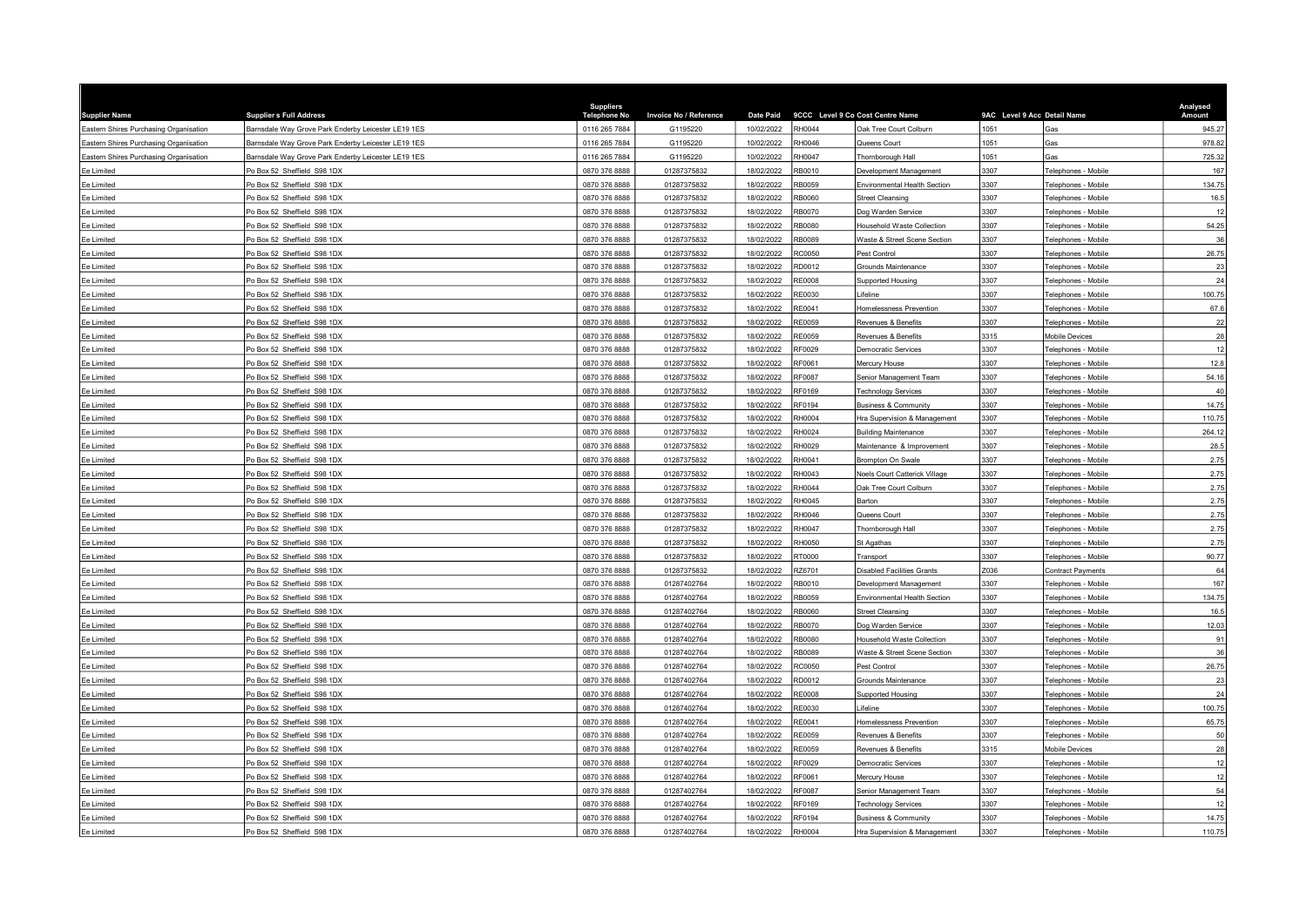| <b>Supplier Name</b>            | <b>Supplier s Full Address</b>                                     | <b>Suppliers</b><br><b>Telephone No</b> | Invoice No / Reference |            |               | Date Paid 9CCC Level 9 Co Cost Centre Name | 9AC Level 9 Acc Detail Name |                              | Analysed<br>Amount |
|---------------------------------|--------------------------------------------------------------------|-----------------------------------------|------------------------|------------|---------------|--------------------------------------------|-----------------------------|------------------------------|--------------------|
| Ee Limited                      | Po Box 52 Sheffield S98 1DX                                        | 0870 376 8888                           | 01287402764            | 18/02/2022 | RH0024        | <b>Building Maintenance</b>                | 3307                        | <b>Felephones - Mobile</b>   | 264                |
| Ee Limited                      | Po Box 52 Sheffield S98 1DX                                        | 0870 376 8888                           | 01287402764            | 18/02/2022 | RH0029        | Maintenance & Improvement                  | 3307                        | Felephones - Mobile          | 28.5               |
| Ee Limited                      | Po Box 52 Sheffield S98 1DX                                        | 0870 376 8888                           | 01287402764            | 18/02/2022 | RH0041        | Brompton On Swale                          | 3307                        | Felephones - Mobile          | 2.75               |
| Ee Limited                      | Po Box 52 Sheffield S98 1DX                                        | 0870 376 8888                           | 01287402764            | 18/02/2022 | RH0043        | Noels Court Catterick Village              | 3307                        | Felephones - Mobile          | 2.75               |
| Ee Limited                      | O Box 52 Sheffield S98 1DX                                         | 0870 376 8888                           | 01287402764            | 18/02/2022 | RH0044        | Oak Tree Court Colburn                     | 3307                        | elephones - Mobile           | 2.75               |
| Ee Limited                      | Po Box 52 Sheffield S98 1DX                                        | 0870 376 8888                           | 01287402764            | 18/02/2022 | RH0045        | Barton                                     | 3307                        | Felephones - Mobile          | 2.75               |
| Ee Limited                      | Po Box 52 Sheffield S98 1DX                                        | 0870 376 8888                           | 01287402764            | 18/02/2022 | RH0046        | Queens Court                               | 3307                        | Felephones - Mobile          | 2.75               |
| Fe I imited                     | On Box 52 Sheffield S98 1DX                                        | 0870 376 8888                           | 01287402764            | 18/02/2022 | <b>RH0047</b> | Thornborough Hall                          | 3307                        | elephones - Mobile           | 2.75               |
| Ee Limited                      | O Box 52 Sheffield S98 1DX                                         | 0870 376 8888                           | 01287402764            | 18/02/2022 | RH0050        | St Agathas                                 | 3307                        | Felephones - Mobile          | 2.75               |
| Ee Limited                      | Po Box 52 Sheffield S98 1DX                                        | 0870 376 8888                           | 01287402764            | 18/02/2022 | RT0000        | Transport                                  | 3396                        | <b>Direct Computer Costs</b> | 84                 |
| Ee Limited                      | Po Box 52 Sheffield S98 1DX                                        | 0870 376 8888                           | 01287402764            | 18/02/2022 | RZ6701        | <b>Disabled Facilities Grants</b>          | Z036                        | Contract Payments            | 64                 |
| F B Building Contractors Ltd    | B House Northgate Guisborough Redcar & Cleveland TS14 6JU          | 01287 652240                            | 100128                 | 03/02/2022 | RZ6603        | Adaptations                                | 7036                        | Contract Payments            | 9400               |
| F B Building Contractors Ltd    | B House Northgate Guisborough Redcar & Cleveland TS14 6JU          | 01287 652240                            | 100130                 | 03/02/2022 | RZ6603        | Adaptations                                | 7036                        | Contract Payments            | 12000              |
| F B Building Contractors Ltd    | B House Northgate Guisborough Redcar & Cleveland TS14 6JU          | 01287 652240                            | 100130                 | 15/02/2022 | RZ6603        | Adaptations                                | 7036                        | Contract Payments            | 3138               |
| F B Building Contractors Ltd    | B House Northgate Guisborough Redcar & Cleveland TS14 6JU          | 01287 652240                            | 100133                 | 10/02/2022 | RZ6603        | Adaptations                                | 7036                        | Contract Payments            | 600                |
| Full Stop Fitness               | Ryan Rutherford 7 Birch Close Scotton Catterick Garrison DL9 3RG   | 07964372625                             | FSF0040                | 17/02/2022 | RD0001        | lealthy Horizons                           | 3124                        | onsultancy Fees              | 842                |
| <b>G2 Recruitment Solutions</b> | 2nd Floor Holborn Hall 100 Grays Inn Road London WC1X 8AL          | 01179689000                             | 93176                  | 15/02/2022 | RB0059        | Environmental Health Section               | 0007                        | Agency & Contracted Staff    | 2924.43            |
| <b>G2 Recruitment Solutions</b> | 2nd Floor Holborn Hall 100 Grays Inn Road London WC1X 8AL          | 01179689000                             | 94340                  | 10/02/2022 | RE0041        | Homelessness Prevention                    | 0007                        | Agency & Contracted Staff    | 1360               |
| <b>G2 Recruitment Solutions</b> | Ind Floor Holborn Hall 100 Grays Inn Road London WC1X 8AL          | 01179689000                             | 94342                  | 03/02/2022 | RB0059        | Invironmental Health Section               | 0007                        | Agency & Contracted Staff    | 1627.12            |
| <b>G2 Recruitment Solutions</b> | Ind Floor Holborn Hall 100 Grays Inn Road London WC1X 8AL          | 01179689000                             | 94343                  | 10/02/2022 | RE0041        | <b>Homelessness Prevention</b>             | 0007                        | Agency & Contracted Staff    | 1306.56            |
| <b>G2 Recruitment Solutions</b> | Ind Floor Holborn Hall 100 Grays Inn Road London WC1X 8AL          | 01179689000                             | 94684                  | 10/02/2022 | RE0041        | <b>Homelessness Prevention</b>             | 0007                        | Agency & Contracted Staff    | 1360               |
| <b>G2 Recruitment Solutions</b> | 2nd Floor Holborn Hall 100 Grays Inn Road London WC1X 8AL          | 01179689000                             | 94685                  | 03/02/2022 | RB0019        | Development Management Section             | 0007                        | Agency & Contracted Staff    | 658.84             |
| <b>G2 Recruitment Solutions</b> | Ind Floor Holborn Hall 100 Grays Inn Road London WC1X 8AL          | 01179689000                             | 94686                  | 03/02/2022 | RB0059        | Environmental Health Section               | 0007                        | Agency & Contracted Staff    | 1634               |
| <b>G2 Recruitment Solutions</b> | Ind Floor Holborn Hall 100 Grays Inn Road London WC1X 8AL          | 01179689000                             | 94687                  | 03/02/2022 | RE0041        | Iomelessness Prevention                    | 0007                        | Agency & Contracted Staff    | 1312               |
| <b>G2 Recruitment Solutions</b> | Ind Floor Holborn Hall 100 Grays Inn Road London WC1X 8AL          | 01179689000                             | 95056                  | 10/02/2022 | RE0041        | <b>Homelessness Prevention</b>             | 0007                        | Agency & Contracted Staff    | 1360               |
| <b>G2 Recruitment Solutions</b> | 2nd Floor Holborn Hall 100 Grays Inn Road London WC1X 8AL          | 01179689000                             | 95057                  | 03/02/2022 | RB0019        | Development Management Section             | 0007                        | Agency & Contracted Staff    | 752.96             |
| <b>G2 Recruitment Solutions</b> | Ind Floor Holborn Hall 100 Grays Inn Road London WC1X 8AL          | 01179689000                             | 95058                  | 10/02/2022 | RE0041        | Homelessness Prevention                    | 0007                        | Agency & Contracted Staff    | 1304               |
| <b>G2 Recruitment Solutions</b> | 2nd Floor Holborn Hall 100 Grays Inn Road London WC1X 8AL          | 01179689000                             | 95508                  | 17/02/2022 | RE0041        | <b>Homelessness Prevention</b>             | 0007                        | Agency & Contracted Staff    | 1385.5             |
| <b>G2 Recruitment Solutions</b> | 2nd Floor Holborn Hall 100 Grays Inn Road London WC1X 8AL          | 01179689000                             | 95509                  | 10/02/2022 | RB0019        | Development Management Section             | 0007                        | Agency & Contracted Staff    | 611.78             |
| <b>G2 Recruitment Solutions</b> | 2nd Floor Holborn Hall 100 Grays Inn Road London WC1X 8AL          | 01179689000                             | 95510                  | 17/02/2022 | RB0059        | Environmental Health Section               | 0007                        | Agency & Contracted Staff    | 3228.44            |
| <b>G2 Recruitment Solutions</b> | 2nd Floor Holborn Hall 100 Grays Inn Road London WC1X 8AL          | 01179689000                             | 95511                  | 17/02/2022 | RE0041        | Homelessness Prevention                    | 0007                        | Agency & Contracted Staff    | 1320               |
| <b>G2 Recruitment Solutions</b> | 2nd Floor Holborn Hall 100 Grays Inn Road London WC1X 8AL          | 01179689000                             | 95913                  | 18/02/2022 | RB0019        | Development Management Section             | 0007                        | Agency & Contracted Staff    | 941.2              |
| Granicus                        | 408 St Peter Street Suite 600 Saint Paul Mn55102 USA               | 0207 993 5595                           | 148646                 | 24/02/2022 | RF0169        | <b>Technology Services</b>                 | 3393                        | Web                          | 909                |
| Hambleton Distirct Council      | Civic Centre Stonecross Northallerton North Yorkshire DL6 2UU      | 01609 767177                            | 7033747                | 03/02/2022 | RF0113        | <b>Finance Section</b>                     | 3124                        | Consultancy Fees             | 720.59             |
| Hays Specialist Recruitment Ltd | lays House 40-44 Commbe Road New Malden Surrey KT3 4QF             |                                         | 1011933362             | 03/02/2022 | <b>RF0087</b> | Senior Management Team                     | 1007                        | Agency & Contracted Staff    | 814                |
| Hays Specialist Recruitment Ltd | Hays House 40-44 Commbe Road New Malden Surrey KT3 4QF             |                                         | 1011948276             | 10/02/2022 | <b>RF0087</b> | Senior Management Team                     | 0007                        | Agency & Contracted Staff    | 814                |
| Hays Specialist Recruitment Ltd | Hays House 40-44 Commbe Road New Malden Surrey KT3 4QF             |                                         | 1011964626             | 15/02/2022 | RF0113        | <b>Finance Section</b>                     | 0007                        | Agency & Contracted Staff    | 534.84             |
| Hays Specialist Recruitment Ltd | lays House 40-44 Commbe Road New Malden Surrey KT3 4QF             |                                         | 1011980977             | 25/02/2022 | RF0113        | <b>Finance Section</b>                     | 0007                        | Agency & Contracted Staff    | 607.77             |
| Hays Specialist Recruitment Ltd | lays House 40-44 Commbe Road New Malden Surrey KT3 4QF             |                                         | 1011985320             | 18/02/2022 | <b>RF0087</b> | Senior Management Team                     | 0007                        | Agency & Contracted Staff    | 814                |
| Hsl Compliance Ltd              | Alton House Alton Business Park Alton Road Ross On Wye HR9 5BP     | 0845 604 6729                           | 0000099638             | 08/02/2022 | RB0030        | <b>Cemeteries</b>                          | 1001                        | Repairs & Maintenance        | 27.89              |
| Hsl Compliance Ltd              | Alton House Alton Business Park Alton Road Ross On Wye HR9 5BP     | 0845 604 6729                           | 0000099638             | 08/02/2022 | RC0050        | Pest Control                               | 1001                        | Repairs & Maintenance        | 27.89              |
| Hsl Compliance Ltd              | Alton House Alton Business Park Alton Road Ross On Wye HR9 5BP     | 0845 604 6729                           | 0000099638             | 08/02/2022 | RE0040        | Homeless Persons Unit Colburn              | 1001                        | Repairs & Maintenance        | 62.78              |
| Hsl Compliance Ltd              | Alton House Alton Business Park Alton Road Ross On Wye HR9 5BP     | 0845 604 6729                           | 0000099638             | 08/02/2022 | RE0090        | Public Conveniences                        | 1001                        | Repairs & Maintenance        | 421.35             |
| Hsl Compliance Ltd              | Alton House Alton Business Park Alton Road Ross On Wye HR9 5BP     | 0845 604 6729                           | 0000099638             | 08/02/2022 | RF0070        | Depot                                      | 1001                        | Repairs & Maintenance        | 123.96             |
| Hsl Compliance Ltd              | Alton House Alton Business Park Alton Road Ross On Wye HR9 5BP     | 0845 604 6729                           | 0000099638             | 08/02/2022 | RH0041        | Brompton On Swale                          | 1001                        | Repairs & Maintenance        | 27.89              |
| Hsl Compliance Ltd              | Alton House Alton Business Park Alton Road Ross On Wye HR9 5BP     | 0845 604 6729                           | 0000099638             | 08/02/2022 | RH0043        | Noels Court Catterick Village              | 1001                        | Repairs & Maintenance        | 34.89              |
| Hsl Compliance Ltd              | Alton House Alton Business Park Alton Road Ross On Wye HR9 5BP     | 0845 604 6729                           | 0000099638             | 08/02/2022 | <b>RH0044</b> | Oak Tree Court Colburn                     | 1001                        | Repairs & Maintenance        | 34.89              |
| Hsl Compliance Ltd              | Alton House Alton Business Park Alton Road Ross On Wye HR9 5BP     | 0845 604 6729                           | 0000099638             | 08/02/2022 | RH0045        | Barton                                     | 1001                        | Repairs & Maintenance        | 27.89              |
| Hsl Compliance Ltd              | Alton House Alton Business Park Alton Road Ross On Wye HR9 5BP     | 0845 604 6729                           | 0000099638             | 08/02/2022 | RH0046        | Queens Court                               | 1001                        | Repairs & Maintenance        | 24.89              |
| Hsl Compliance Ltd              | Alton House Alton Business Park Alton Road Ross On Wye HR9 5BP     | 0845 604 6729                           | 0000099638             | 08/02/2022 | RH0047        | Thornborough Hall                          | 1001                        | Repairs & Maintenance        | 34.89              |
| Hsl Compliance Ltd              | Alton House Alton Business Park Alton Road Ross On Wye HR9 5BP     | 0845 604 6729                           | 0000099638             | 08/02/2022 | RH0049        | Quakers Close                              | 1001                        | Repairs & Maintenance        | 24.89              |
| Idox Software Ltd               | First Floor The Grosvenor Building 72 Gordon Street Glasgow G1 3RS | 0141 574 1940                           | 117163                 | 24/02/2022 | RB0059        | Environmental Health Section               | 3396                        | <b>Direct Computer Costs</b> | 1128.04            |
|                                 |                                                                    |                                         |                        |            |               |                                            |                             |                              |                    |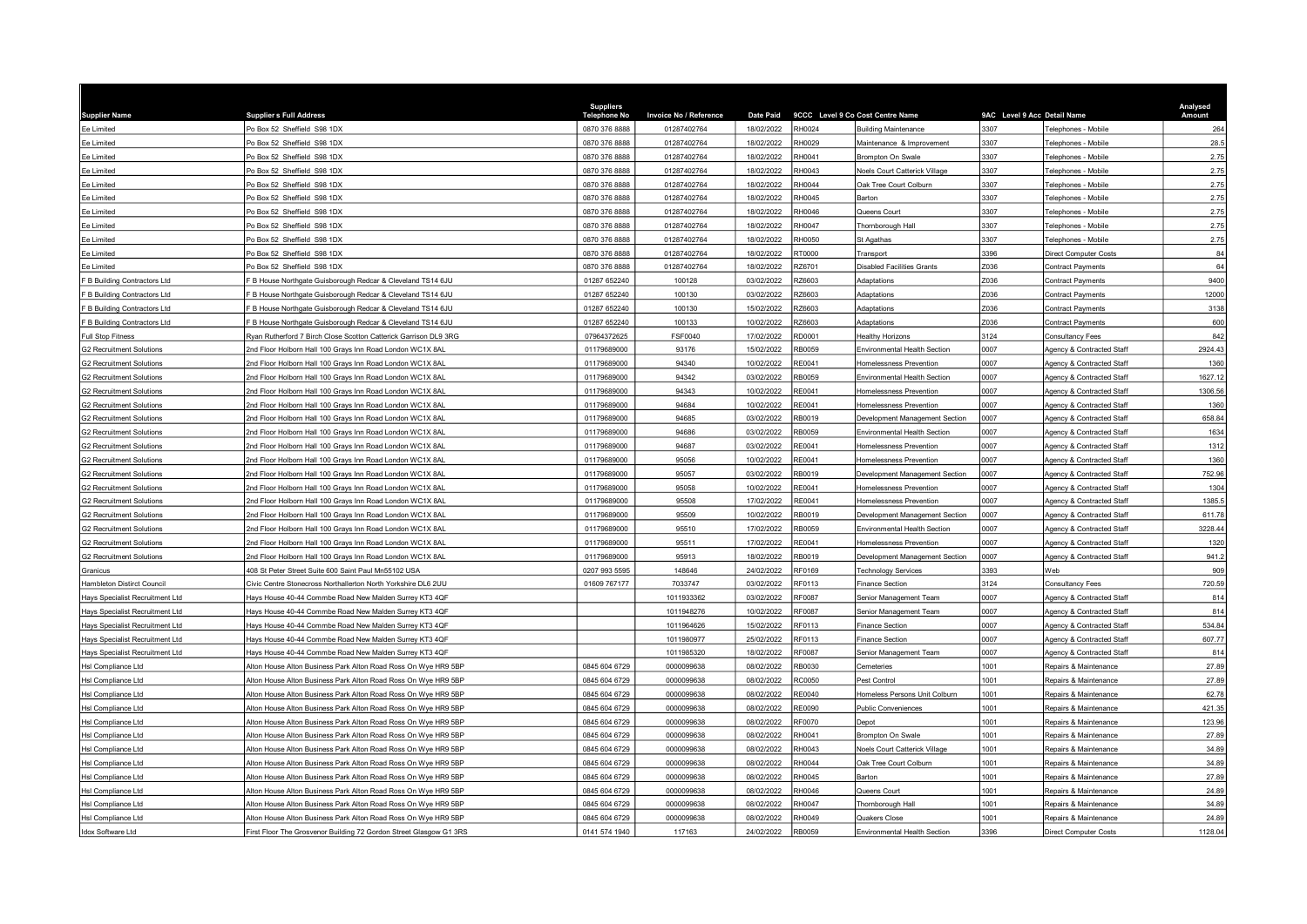| <b>Supplier Name</b>                | <b>Supplier s Full Address</b>                                                             | <b>Suppliers</b><br>Telephone No | Invoice No / Reference | <b>Date Paid</b> |               | 9CCC Level 9 Co Cost Centre Name | 9AC Level 9 Acc Detail Name |                                | Analysed<br>Amount |
|-------------------------------------|--------------------------------------------------------------------------------------------|----------------------------------|------------------------|------------------|---------------|----------------------------------|-----------------------------|--------------------------------|--------------------|
| Indo Lighting Limited               | Unit18 Chancerygate Business Centre Southampton SO15 0AE                                   | 02030511687                      | SAJ/2022/4063          | 03/02/2022       | <b>RC0000</b> | Footway Lighting                 | 1001                        | Repairs & Maintenance          | 4114.19            |
| Indo Lighting Limited               | Unit18 Chancerygate Business Centre Southampton SO15 0AE                                   | 02030511687                      | SAJ/2022/4063          | 03/02/2022       | RZ6300        | ighting Replacements             | Z036                        | Contract Payments              | 9546.9             |
| nland Revenue Ao Cumbernauld        | Inland Revenue Accounts Office St Mungo'S Road Cumbernauld Glasgow G70 6BR                 |                                  | JANUARY 2022           | 03/02/2022       | RF0158        | Pavroll                          | 0025                        | Apprenticeship Levy            | 1057               |
| nstitute Of Licensing (Events) Ltd  | Accounts Department Ridgeway Upper Milton Wells BA5 3AH                                    |                                  | EVE33006               | 17/02/2022       | RB0059        | Environmental Health Section     | 3124                        | Consultancy Fees               | 578                |
| Irvings Property Limited            | 21 Market Place Richmond North Yorkshire DL10 4QG                                          | 01748 821700                     | 5278                   | 24/02/2022       | RE0041        | Homelessness Prevention          | 1063                        | Rent Bond Scheme               | 550                |
| <b>Irvings Property Limited</b>     | 1 Market Place Richmond North Yorkshire DL10 4QG                                           | 01748 821700                     | 5454                   | 17/02/2022       | RE0041        | Homelessness Prevention          | 1063                        | <b>Rent Bond Scheme</b>        | 550                |
| rvings Property Limited             | 1 Market Place Richmond North Yorkshire DL10 4QG                                           | 01748 821700                     | 5624                   | 17/02/2022       | RE0041        | Homelessness Prevention          | 063                         | Rent Bond Scheme               | 550                |
| H Mechanical Services Ltd           | Jnit 3 Douglas Close Preston Farm Business Park Stokton On Tees TS18 3SB                   | 01642 614641                     | <b>INV-2555</b>        | 10/02/2022       | RB0030        | <b>Cemeteries</b>                | 1001                        | Repairs & Maintenance          | 768.42             |
| H Mechanical Services Ltd           | Jnit 3 Douglas Close Preston Farm Business Park Stokton On Tees TS18 3SB                   | 01642 614641                     | <b>INV-2555</b>        | 10/02/2022       | RE0040        | Homeless Persons Unit Colburn    | 1001                        | Repairs & Maintenance          | 292.05             |
| H Mechanical Services Ltd           | Unit 3 Douglas Close Preston Farm Business Park Stokton On Tees TS18 3SB                   | 01642 614641                     | <b>INV-2555</b>        | 10/02/2022       | RF0061        | Mercury House                    | 001                         | Repairs & Maintenance          | 584.24             |
| <b>H</b> Mechanical Services Ltd    | Jnit 3 Douglas Close Preston Farm Business Park Stokton On Tees TS18 3SB                   | 01642 614641                     | <b>INV-2555</b>        | 10/02/2022       | RF0070        | Depot                            | 1001                        | Repairs & Maintenance          | 108.44             |
| H Mechanical Services Ltd           | Jnit 3 Douglas Close Preston Farm Business Park Stokton On Tees TS18 3SB                   | 01642 614641                     | <b>INV-2555</b>        | 10/02/2022       | RH0020        | <b>Housing Repairs Genera</b>    | 3179                        | External Contractors           | 1963.91            |
| H Mechanical Services Ltd           | Unit 3 Douglas Close Preston Farm Business Park Stokton On Tees TS18 3SB                   | 01642 614641                     | <b>INV-2555</b>        | 10/02/2022       | RH0046        | Queens Court                     | 1001                        | Repairs & Maintenance          | 235.9              |
| H Mechanical Services Ltd           | Unit 3 Douglas Close Preston Farm Business Park Stokton On Tees TS18 3SB                   | 01642 614641                     | <b>INV-2555</b>        | 10/02/2022       | <b>RH0047</b> | Thornborough Hall                | 1001                        | Repairs & Maintenance          | 269.6              |
| H Mechanical Services Ltd           | Jnit 3 Douglas Close Preston Farm Business Park Stokton On Tees TS18 3SB                   | 01642 614641                     | <b>INV-2555</b>        | 10/02/2022       | RZ6403        | <b>Richmond Pool Minor Works</b> | 041                         | Responsive Maintenance         | 2225.08            |
| Kier Services Ltd                   | T/A Kier Services Maintenance East Thorncliffe Hall Newton Chambers Road Sheffield S35 2PH | 0333 005 0499                    | 10278843               | 18/02/2022       | <b>RH0020</b> | <b>Housing Repairs Genera</b>    | 025                         | oid Repairs                    | 11705.82           |
| Kier Services I td                  | T/A Kier Services Maintenance East Thorncliffe Hall Newton Chambers Road Sheffield S35 2PH | 0333 005 0499                    | 10279322               | 15/02/2022       | RZ6604        | Rewiring                         | Z036                        | Contract Payments              | 13033.24           |
| Kier Services Ltd                   | T/A Kier Services Maintenance East Thorncliffe Hall Newton Chambers Road Sheffield S35 2PH | 0333 005 0499                    | 10279322               | 15/02/2022       | RZ6605        | New Kitchen                      | Z036                        | Contract Payments              | 34695.01           |
| <b>Kier Services Ltd</b>            | T/A Kier Services Maintenance East Thorncliffe Hall Newton Chambers Road Sheffield S35 2PH | 0333 005 0499                    | 10279322               | 15/02/2022       | RZ6621        | Boiler Replacement               | 2036                        | Contract Payments              | 38214.18           |
| Kier Services Ltd                   | T/A Kier Services Maintenance East Thorncliffe Hall Newton Chambers Road Sheffield S35 2PH | 0333 005 0499                    | 10279322               | 15/02/2022       | RZ6625        | Asbestos                         | Z036                        | Contract Payments              | 1434.32            |
| Kier Services Ltd                   | T/A Kier Services Maintenance East Thorncliffe Hall Newton Chambers Road Sheffield S35 2PH | 0333 005 0499                    | 10279322               | 15/02/2022       | RZ6627        | Preliminaries / Management       | Z036                        | Contract Payments              | 9313.13            |
| Killgerm Chemicals                  | Wakefield Road Ossett West Yorkshire WF5 9NJ                                               | 01924 268400                     | SI02-0344547           | 10/02/2022       | RC0050        | Pest Control                     | 3011                        | Baits & Poisons                | 773.05             |
| and Use Consultants Ltd             | 250 Waterloo Road London SE1 8RD                                                           | 020 7383 5784                    | 056471                 | 10/02/2022       | RB0019        | Development Management Section   | 007                         | Agency & Contracted Staff      | 2739.48            |
| eeds City Council                   | PO Box 60 Leeds LS2 8JR                                                                    | 0113 3781668                     | 6291786515             | 15/02/2022       | RF0113        | <b>Finance Section</b>           | 3124                        | Consultancy Fees               | 1200               |
| Link Treasury Services Limited      | The Registry 34 Beckenham Road Beckenham Kent BR3 4TU                                      | 0203 7285539                     | DFE80204189            | 03/02/2022       | RF0028        | Democratic Representation & Ma   | 3527                        | Members Seminars & Training    | 1500               |
| Lloyds Bank Cardnet                 | 25 Gresham Street London EC2V 7HN                                                          |                                  | 357865927              | 22/02/2022       | RF0022        | <b>Bank Charges</b>              | 3172                        | <b>Bank Charges</b>            | 142.5              |
| Lloyds Bank Cardnet                 | 25 Gresham Street London EC2V 7HN                                                          |                                  | 357977651              | 22/02/2022       | RF0022        | <b>Bank Charges</b>              | 172                         | <b>Jank Charges</b>            | 518.23             |
| Lloyds Bank Cardnet                 | 25 Gresham Street London EC2V 7HN                                                          |                                  | 360366665              | 22/02/2022       | RF0022        | <b>Bank Charges</b>              | 3172                        | <b>Bank Charges</b>            | 494.07             |
| Lloyds Bank Cardnet                 | 25 Gresham Street London EC2V 7HN                                                          |                                  | 540436505760231        | 22/02/2022       | RF0022        | <b>Bank Charges</b>              | 3172                        | Bank Charges                   | 2040.91            |
| Meritec Ltd                         | Meritec House Acorn Business Park Skipton North Yorkshire BD23 2UE                         | 01756 797766                     | <b>INV-2183</b>        | 17/02/2022       | RF0169        | <b>Technology Services</b>       | 3393                        | Veb                            | 16500              |
| Meritec Ltd                         | Meritec House Acorn Business Park Skipton North Yorkshire BD23 2UE                         | 01756 797766                     | <b>INV-2184</b>        | 17/02/2022       | RF0169        | <b>Technology Services</b>       | 3393                        | Veb                            | 5000               |
| Metromail Ltd                       | Jnit 6 Fox Cover Enterprise Park Admiralty Way Seaham SR7 7DN                              | 0191 301 1700                    | MMSI120017             | 03/02/2022       | RF0000        | Council Tax Cost Of Collection   | 3052                        | Stationery                     | 546.95             |
| Metromail Ltd                       | Jnit 6 Fox Cover Enterprise Park Admiralty Way Seaham SR7 7DN                              | 0191 301 1700                    | MMSI120017             | 03/02/2022       | RF0001        | Council Tax Benefit              | 3052                        | Stationery                     | 72.93              |
| Metromail Ltd                       | Jnit 6 Fox Cover Enterprise Park Admiralty Way Seaham SR7 7DN                              | 0191 301 1700                    | MMSI120280             | 17/02/2022       | RF0000        | Council Tax Cost Of Collection   | 3052                        | Stationery                     | 625                |
| Mr Martin Carter                    | Kings Chambers 36 Young Street Manchester M3 3FT                                           | 0345 034 3444                    | 489306                 | 03/02/2022       | RF0139        | egal                             | 121                         | <b>Specialist Fees</b>         | 500                |
| Mr Martin Carter                    | Kings Chambers 36 Young Street Manchester M3 3FT                                           | 0345 034 3444                    | 489810                 | 17/02/2022       | <b>RF0000</b> | Council Tax Cost Of Collection   | 3103                        | egal Fees                      | 3000               |
| M W Waste Drainage Support Services | Low Hang Bank Depot Melsonby Richmond North Yorkshire DL10 5NQ                             | 01325 377860                     | 17114                  | 10/02/2022       | RT0000        | Transport                        | 2002                        | Repairs & Maintenance-Vehicles | 547.5              |
| Nec Software Solutions Uk Ltd       | Ist Floor Imex Centre 575-599 Maxted Road Hemel Hempstead Herts HP2 7DX                    | 01442 768445                     | 91456894               | 10/02/2022       | RE0059        | Revenues & Benefits              | 3124                        | Consultancy Fees               | 1100               |
| Nominet Uk                          | Minerva House Edmund Halley Road Oxford Science Park Oxford OX4 4DQ                        | 01865 332211                     | 0000003123             | 03/02/2022       | RF0169        | <b>Fechnology Services</b>       | 3389                        | Communications                 | 1009.61            |
| Northern Powergrid                  | Manor House Station Road Houghton Le Spring DH4 7LA                                        |                                  | DI20377532             | 03/02/2022       | RC0000        | Footway Lighting                 | 001                         | Repairs & Maintenance          | 1772.35            |
| North Yorkshire Conveniences        | Moss Cottage Back Lane Kirby Malzeard Ripon HG4 3SH                                        |                                  | 693                    | 10/02/2022       | RE0090        | Public Conveniences              | 1001                        | Repairs & Maintenance          | 600                |
| North Yorkshire County Council      | Central Financial Services Business Unit County Hall Northallerton DL7 8AL                 |                                  | 240004509              | 03/02/2022       | RB0080        | Household Waste Collection       | 162                         | <b>Trade Waste Disposal</b>    | 3553.95            |
| North Yorkshire County Council      | Central Financial Services Business Unit County Hall Northallerton DL7 8AL                 |                                  | 360003727              | 17/02/2022       | <b>RF0090</b> | Central Telephones               | 3302                        | elephones - Office             | 1427               |
| North Yorkshire County Council      | Central Financial Services Business Unit County Hall Northallerton DL7 8AL                 |                                  | 410006554              | 03/02/2022       | <b>RH0004</b> | Hra Supervision & Management     | 3062                        | Reprographics Nycc             | 712.5              |
| North Yorkshire County Council      | Central Financial Services Business Unit County Hall Northallerton DL7 8AL                 |                                  | 410006555              | 03/02/2022       | <b>RE0059</b> | Revenues & Benefits              | 3062                        | Reprographics Nycc             | 606.5              |
| North Yorkshire County Council      | Central Financial Services Business Unit County Hall Northallerton DL7 8AL                 |                                  | 410006556              | 03/02/2022       | RE0059        | Revenues & Benefits              | 3062                        | Reprographics Nycc             | 533.65             |
| North Yorkshire County Council      | Central Financial Services Business Unit County Hall Northallerton DL7 8AL                 |                                  | 410006575              | 10/02/2022       | RB0071        | lealth And Safety Sla            | 3130                        | lealth & Safety                | 37781.17           |
| North Yorkshire Timber Co Ltd       | Standard House Thurston Road Northallerton Business Park Northallerton DL6 2NA             | 01609 775390                     | 6003/619242            | 03/02/2022       | RZ0216        | Central Stores                   | Z102                        | Purchases                      | 1400.37            |
| North Yorkshire Timber Co Ltd       | Standard House Thurston Road Northallerton Business Park Northallerton DL6 2NA             | 01609 775390                     | 6003/624037            | 10/02/2022       | RZ0216        | Central Stores                   | 2102                        | Purchases                      | 1718.34            |
| Npower Ltd                          | Po Box 8201 Oldbury West Midlands B69 2RH                                                  | 08450 709494                     | 200219480              | 03/02/2022       | RB0100        | Charging For Car Parking         | 052                         | <b>Hectricity</b>              | 138.7              |
| Npower Ltd                          | Po Box 8201 Oldbury West Midlands B69 2RH                                                  | 08450 709494                     | 200219480              | 03/02/2022       | <b>RC0000</b> | Footway Lighting                 | 052                         | <b>Electricity</b>             | 8447.74            |
| Npower Ltd                          | Po Box 8201 Oldbury West Midlands B69 2RH                                                  | 08450 709494                     | 200219480              | 03/02/2022       | <b>RH0040</b> | Welfare General                  | 052                         | <b>Hectricity</b>              | 171.45             |
|                                     |                                                                                            |                                  |                        |                  |               |                                  |                             |                                |                    |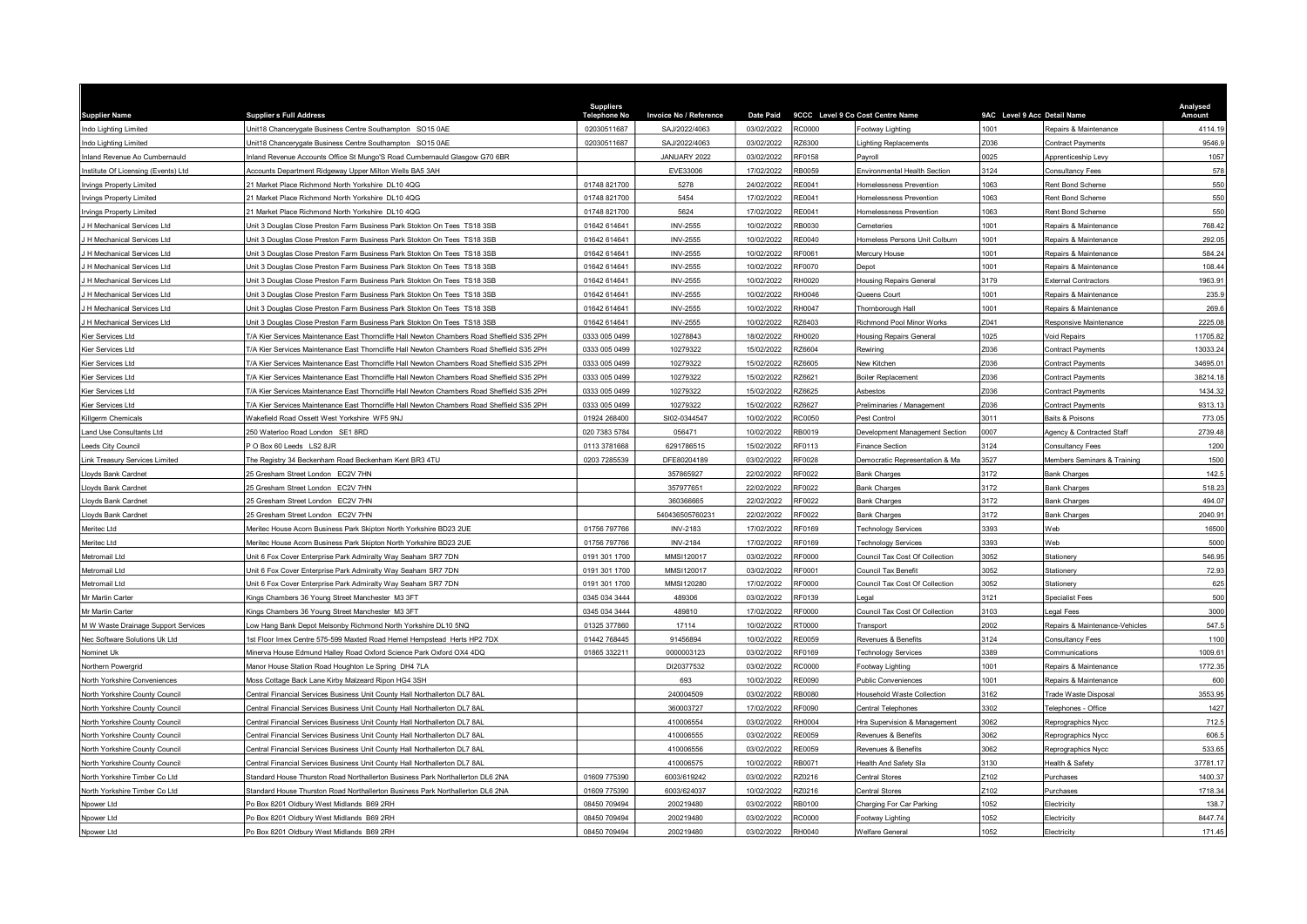| <b>Supplier Name</b>                         | <b>Supplier s Full Address</b>                                                                                                                                       | <b>Suppliers</b><br><b>Telephone No</b> | Invoice No / Reference             | <b>Date Paid</b>         |                         | 9CCC Level 9 Co Cost Centre Name                               | 9AC Level 9 Acc Detail Name |                                                        | Analysed<br>Amount |
|----------------------------------------------|----------------------------------------------------------------------------------------------------------------------------------------------------------------------|-----------------------------------------|------------------------------------|--------------------------|-------------------------|----------------------------------------------------------------|-----------------------------|--------------------------------------------------------|--------------------|
| Npower Ltd                                   | Po Box 8201 Oldbury West Midlands B69 2RH                                                                                                                            | 08450 709494                            | 200219480                          | 10/02/2022               | <b>RB0030</b>           | Cemeteries                                                     | 1052                        | lectricity                                             | 1317.54            |
| Npower Ltd                                   | Po Box 8201 Oldbury West Midlands B69 2RH                                                                                                                            | 08450 709494                            | 200219480                          | 10/02/2022               | RF0061                  | Mercury House                                                  | 1052                        | <b>Electricity</b>                                     | 5381.75            |
| Npower Ltd                                   | o Box 8201 Oldbury West Midlands B69 2RH                                                                                                                             | 08450 709494                            | 200219480                          | 10/02/2022               | RH0046                  | Queens Court                                                   | 052                         | lectricity                                             | 1282.35            |
| Npower Ltd                                   | Po Box 8201 Oldbury West Midlands B69 2RH                                                                                                                            | 08450 709494                            | 200219480                          | 10/02/2022               | RH0047                  | Thornborough Hall                                              | 052                         | lectricity                                             | 1496.76            |
| Npower Ltd                                   | Po Box 8201 Oldbury West Midlands B69 2RH                                                                                                                            | 08450 709494                            | 200219480                          | 10/02/2022               | RH0049                  | Quakers Close                                                  | 1052                        | lectricity                                             | 889.34             |
| Npower Ltd                                   | Po Box 8201 Oldbury West Midlands B69 2RH                                                                                                                            | 08450 709494                            | 200219480                          | 17/02/2022               | RB0100                  | Charging For Car Parking                                       | 1052                        | <b>Electricity</b>                                     | 126.91             |
| Npower Ltd                                   | Po Box 8201 Oldbury West Midlands B69 2RH                                                                                                                            | 08450 709494                            | 200219480                          | 17/02/2022               | <b>RC0000</b>           | Footway Lighting                                               | 052                         | Electricity                                            | 575.6              |
| Npower Ltd                                   | O Box 8201 Oldbury West Midlands B69 2RH                                                                                                                             | 08450 709494                            | 200219480                          | 17/02/2022               | RF0061                  | Mercury House                                                  | 052                         | <b>lectricity</b>                                      | 2235.54            |
| Npower Ltd                                   | Po Box 8201 Oldbury West Midlands B69 2RH                                                                                                                            | 08450 709494                            | 200219480                          | 17/02/2022               | RH0040                  | <b>Nelfare General</b>                                         | 1052                        | lectricity                                             | 156.88             |
| Npower Ltd                                   | Po Box 8201 Oldbury West Midlands B69 2RH                                                                                                                            | 08450 709494                            | 200219480                          | 17/02/2022               | RH0046                  | Queens Court                                                   | 1052                        | <b>Electricity</b>                                     | 472.83             |
| Npower Ltd                                   | Po Box 8201 Oldbury West Midlands B69 2RH                                                                                                                            | 08450 709494                            | 200219480                          | 17/02/2022               | RH0047                  | Thornborough Hall                                              | 052                         | lectricity                                             | 521.79             |
| Npower Ltd                                   | Po Box 8201 Oldbury West Midlands B69 2RH                                                                                                                            | 08450 709494                            | 200219480                          | 17/02/2022               | RH0049                  | <b>Quakers Close</b>                                           | 1052                        | lectricity                                             | 313.23             |
| Npower Ltd                                   | Po Box 8201 Oldbury West Midlands B69 2RH                                                                                                                            | 08450 709494                            | 200219480                          | 18/02/2022               | RB0030                  | Cemeteries                                                     | 1052                        | Flectricity                                            | 686.04             |
| Npower Ltd                                   | Po Box 8201 Oldbury West Midlands B69 2RH                                                                                                                            | 08450 709494                            | 200219480                          | 18/02/2022               | RF0061                  | Mercury House                                                  | 1052                        | lectricity                                             | 1915.74            |
| Npower Ltd                                   | Po Box 8201 Oldbury West Midlands B69 2RH                                                                                                                            | 08450 709494                            | 200219480                          | 18/02/2022               | RH0046                  | Queens Court                                                   | 052                         | <b>Electricity</b>                                     | 425.35             |
| Npower Ltd                                   | Po Box 8201 Oldbury West Midlands B69 2RH                                                                                                                            | 08450 709494                            | 200219480                          | 18/02/2022               | <b>RH0047</b>           | Thornborough Hall                                              | 1052                        | Electricity                                            | 545.22             |
| Npower Ltd                                   | Po Box 8201 Oldbury West Midlands B69 2RH                                                                                                                            | 08450 709494                            | 200219480                          | 18/02/2022               | RH0049                  | Quakers Close                                                  | 1052                        | <b>Electricity</b>                                     | 306.59             |
| Npower Ltd                                   | Po Box 8201 Oldbury West Midlands B69 2RH                                                                                                                            | 08450 709494                            | 200219480                          | 25/02/2022               | RB0100                  | Charging For Car Parking                                       | 1052                        | <b>Electricity</b>                                     | 138.32             |
| Npower Ltd                                   | Po Box 8201 Oldbury West Midlands B69 2RH                                                                                                                            | 08450 709494                            | 200219480                          | 25/02/2022               | RC0000                  | Footway Lighting                                               | 052                         | lectricity                                             | 4954.02            |
| Npower Ltd                                   | Po Box 8201 Oldbury West Midlands B69 2RH                                                                                                                            | 08450 709494                            | 200219480                          | 25/02/2022               | RH0040                  | Velfare General                                                | 1052                        | <b>Electricity</b>                                     | 169.75             |
| Nvcc C/O Yorwaste Ltd                        | Mount View Standard Way Business Park Northallerton North Yorkshire DL6 2YD                                                                                          | 0845 3008889                            | NYSI213792                         | 24/02/2022               | RB0083                  | Dry Recycling                                                  | 3169                        | Gate Fee                                               | 12583.16           |
| One Call Training Ltd                        | Ellison Ave Aston On Trent Derby DE72 2BD                                                                                                                            |                                         | A13191                             | 03/02/2022               | RH0029                  | Maintenance & Improvement                                      | 0114                        | echnical Training                                      | 600                |
| Paperwork (Uk) Ltd                           | Victoria Road Skegness Lincs PE25 3SN                                                                                                                                |                                         | 111-096817                         | 03/02/2022               | <b>RB0100</b>           | Charging For Car Parking                                       | 1001                        | Repairs & Maintenance                                  | 930.83             |
|                                              |                                                                                                                                                                      | 01422 260011                            | 5480205                            | 24/02/2022               | <b>RH0006</b>           | Disabled Tenants Assistance                                    | 1001                        |                                                        | 7970               |
| Prism Medical Uk<br>Pts                      | Jnit 4 Jubilee Business Park Jubilee Way Grange Moor Wakefield West Yorkshire WF4 4TD<br>Pts House Eldon Way Crick Northants NN6 7SL                                 |                                         | 127672                             | 18/02/2022               | RZ0216                  | Central Stores                                                 | Z102                        | Repairs & Maintenance<br>Purchases                     | 1069.83            |
| Razorblue Ltd                                | 2 Bailey Court Colburn Business Park North Yorkshire DL9 4QL                                                                                                         | 0845 8621500                            | 1447530                            | 03/02/2022               | RF0169                  |                                                                | 0007                        |                                                        | 1575               |
| <b>Resource Management Solutions</b>         | Victoria Road Darlington Co Durham DL1 5SJ                                                                                                                           | 01325 389333                            | 53116                              | 03/02/2022               | <b>RB0080</b>           | <b>Technology Services</b><br>Household Waste Collection       | 0007                        | Agency & Contracted Staff<br>Agency & Contracted Staff | 1214.39            |
|                                              | 3 Victoria Road Darlington Co Durham DL1 5SJ                                                                                                                         | 01325 389333                            | 53151                              | 10/02/2022               | RB0080                  | Household Waste Collection                                     | 0007                        |                                                        | 1021.63            |
| <b>Resource Management Solutions</b>         |                                                                                                                                                                      | 01325 389333                            | 53172                              | 15/02/2022               | RB0080                  | Household Waste Collection                                     | 0007                        | Agency & Contracted Staff                              | 1176.85            |
| Resource Management Solutions                | 3 Victoria Road Darlington Co Durham DL1 5SJ                                                                                                                         |                                         |                                    | 25/02/2022               | RB0080                  |                                                                | 0007                        | Agency & Contracted Staff<br>Agency & Contracted Staff |                    |
| <b>Resource Management Solutions</b>         | 3 Victoria Road Darlington Co Durham DL1 5SJ<br>Vewey & Eyre 1120 Europa Boulevard Gemini Retail Park Warrington WA5 7UW                                             | 01325 389333                            | 53213<br>127670                    | 18/02/2022               | RZ0216                  | Household Waste Collection                                     | Z <sub>102</sub>            |                                                        | 1040.76<br>676.08  |
| Rexel                                        |                                                                                                                                                                      | 01748 825525                            |                                    | 03/02/2022               | RA0050                  | Central Stores                                                 | 3532                        | Purchases                                              | 1000               |
| Richmond Business & Tourism Assoc            | Mr Yorke'S Walled Garden 1a Cravengate Richmond North Yorkshire DL10 4RE                                                                                             |                                         | 22/01                              | 03/02/2022               |                         | <b>Tourist Related Activities</b>                              | 1025                        | Grants                                                 |                    |
| R & J Farrow Limited<br>R & J Farrow Limited | River House Gatherley Road Ind Est Brompton On Swale Richmond North Yorkshire DL107JQ                                                                                | 07831245120                             | <b>INV48314</b><br><b>INV48314</b> |                          | RH0020<br>RH0020        | Housing Repairs General                                        | 179                         | oid Repairs                                            | 301.8              |
|                                              | River House Gatherley Road Ind Est Brompton On Swale Richmond North Yorkshire DL107JQ                                                                                | 07831245120                             |                                    | 03/02/2022               |                         | <b>Housing Repairs General</b>                                 |                             | xternal Contractors                                    | 1007               |
| Royal Mail                                   | Payment Processing Centre Rowland Hill House Boythorpe Road Chesterfield S49 1HQ<br>Payment Processing Centre Rowland Hill House Boythorpe Road Chesterfield S49 1HQ |                                         | 9064341048<br>9064341048           | 24/02/2022<br>24/02/2022 | RB0019<br>RB0059        | Development Management Section<br>Environmental Health Section | 3301<br>3301                | ostages                                                | 206.14<br>59.27    |
| Royal Mail                                   |                                                                                                                                                                      |                                         |                                    |                          |                         |                                                                |                             | ostages                                                |                    |
| Royal Mail                                   | Payment Processing Centre Rowland Hill House Boythorpe Road Chesterfield S49 1HQ                                                                                     |                                         | 9064341048                         | 24/02/2022               | RB0089                  | <b>Waste &amp; Street Scene Section</b>                        | 3301                        | Postages                                               | 5.28               |
| Royal Mail                                   | Payment Processing Centre Rowland Hill House Boythorpe Road Chesterfield S49 1HQ                                                                                     |                                         | 9064341048                         | 24/02/2022               | RD0019<br><b>RE0008</b> | Open Space & Amenities Section                                 | 301<br>3301                 | Postages                                               | 5.36               |
| Royal Mail                                   | Payment Processing Centre Rowland Hill House Boythorpe Road Chesterfield S49 1HQ                                                                                     |                                         | 9064341048                         | 24/02/2022<br>24/02/2022 |                         | <b>Supported Housing</b>                                       | 3301                        | <b>Postages</b>                                        | 31.03<br>2827.72   |
| Royal Mail                                   | Payment Processing Centre Rowland Hill House Boythorpe Road Chesterfield S49 1HQ                                                                                     |                                         | 9064341048                         |                          | <b>RE0059</b>           | Revenues & Benefits                                            |                             | Postages                                               |                    |
| Royal Mail                                   | Payment Processing Centre Rowland Hill House Boythorpe Road Chesterfield S49 1HQ                                                                                     |                                         | 9064341048<br>9064341048           | 24/02/2022<br>24/02/2022 | RF0029<br>RF0087        | Democratic Services                                            | 3301<br>3301                | ostages                                                | 32.56<br>1.32      |
| Royal Mail                                   | Payment Processing Centre Rowland Hill House Boythorpe Road Chesterfield S49 1HQ                                                                                     |                                         |                                    |                          | <b>RF0099</b>           | Senior Management Team                                         | 3301                        | ostages                                                | 163.88             |
| Royal Mail                                   | Payment Processing Centre Rowland Hill House Boythorpe Road Chesterfield S49 1HQ                                                                                     |                                         | 9064341048                         | 24/02/2022               |                         | <b>Business Support</b>                                        |                             | Postages                                               |                    |
| Royal Mail                                   | Payment Processing Centre Rowland Hill House Boythorpe Road Chesterfield S49 1HQ                                                                                     |                                         | 9064341048                         | 24/02/2022               | RF0109                  | Customer Services                                              | 3301                        | ostages                                                | 1.32               |
| Royal Mail                                   | Payment Processing Centre Rowland Hill House Boythorpe Road Chesterfield S49 1HQ                                                                                     |                                         | 9064341048<br>9064341048           | 24/02/2022               | RF0139<br>RF0159        | egal                                                           | 301<br>301                  | Postages                                               | 12.37              |
| Royal Mail                                   | Payment Processing Centre Rowland Hill House Boythorpe Road Chesterfield S49 1HQ                                                                                     |                                         |                                    | 24/02/2022               |                         | Human Resources                                                |                             | <b>Postages</b>                                        | 7.17               |
| Royal Mail                                   | Payment Processing Centre Rowland Hill House Boythorpe Road Chesterfield S49 1HQ                                                                                     |                                         | 9064341048                         | 24/02/2022               | RH0004                  | Ira Supervision & Management                                   | 3301                        | Postages                                               | 1871.9             |
| <b>Ryedale District Council</b>              | Ryedale House Malton North Yorkshire YO17 0HH                                                                                                                        | 01653 600666                            | 70542271                           | 03/02/2022               | <b>RB0000</b>           | <b>Building Control</b>                                        | 3664                        | Other Partnership Payments                             | 17000.25           |
| Ryedale District Council                     | Ryedale House Malton North Yorkshire YO17 0HH                                                                                                                        | 01653 600666                            | 70543063                           | 03/02/2022               | RH0025                  | Housing Repairs Man & Admin                                    | 177                         | Private Contractors - Contract                         | 3214.25            |
| S C Electrics                                | FAnson Road Richmond North Yorkshire DL10 4LN                                                                                                                        | 07802188835                             | 12308                              | 03/02/2022               | RH0026                  | nvironmental Improvements                                      | 1001                        | Repairs & Maintenance                                  | 5076.85            |
| S C Electrics                                | 9 l'Anson Road Richmond North Yorkshire DI 10 41 N                                                                                                                   | 07802188835                             | 12309                              | 08/02/2022               | <b>RE0040</b>           | Homeless Persons Unit Colburn                                  | 1001                        | Repairs & Maintenance                                  | 89.5               |
| S C Electrics                                | 9 l'Anson Road Richmond North Yorkshire DL10 4LN                                                                                                                     | 07802188835                             | 12309                              | 08/02/2022               | <b>RE0090</b>           | <b>Public Conveniences</b>                                     | 1001                        | Repairs & Maintenance                                  | 115.5              |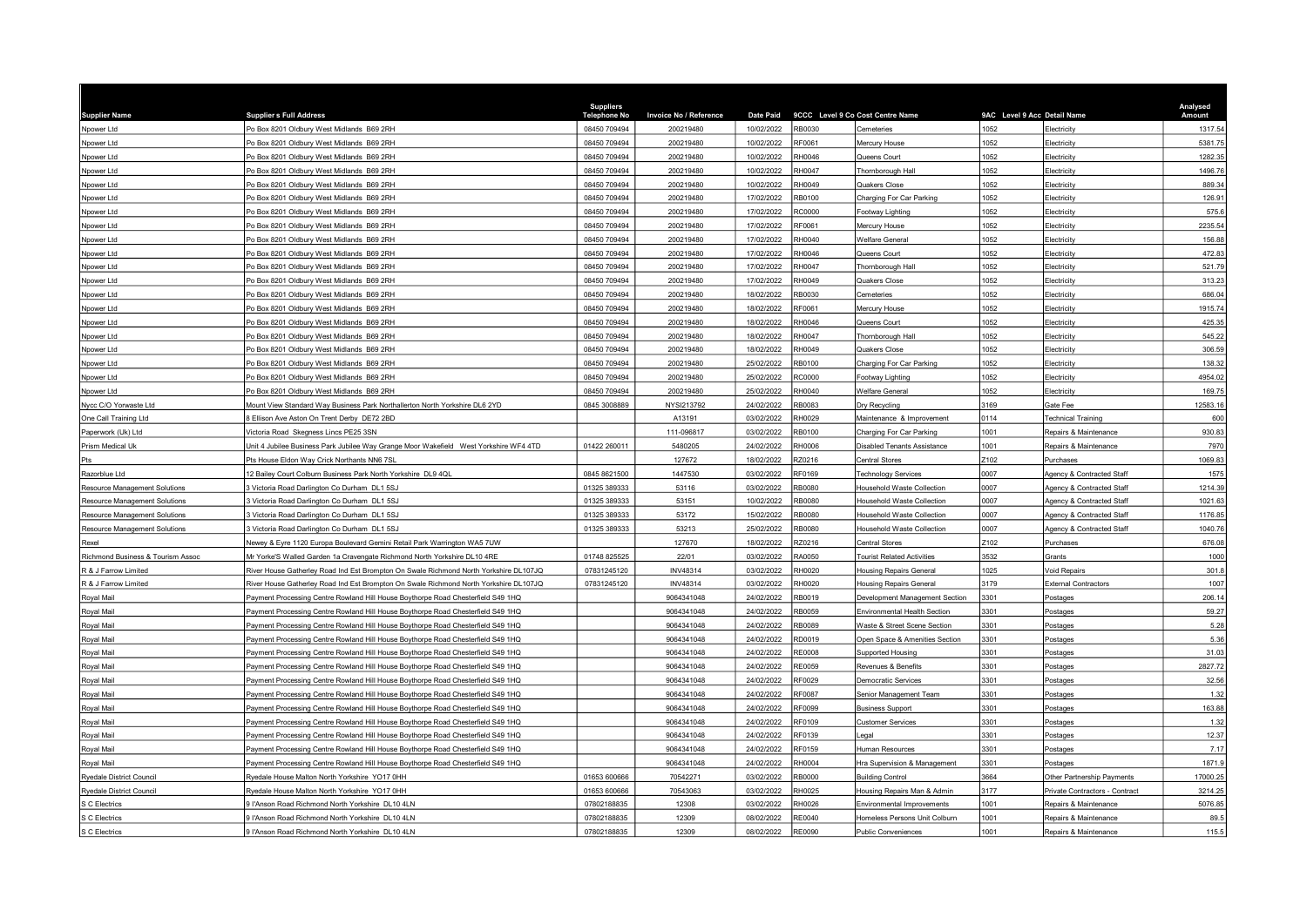| <b>Supplier Name</b>                       | <b>Supplier s Full Address</b>                                                  | <b>Suppliers</b><br><b>Telephone No</b> | Invoice No / Reference | <b>Date Paid</b> |               | 9CCC Level 9 Co Cost Centre Name     | 9AC Level 9 Acc Detail Name |                                    | Analysed<br>Amount |
|--------------------------------------------|---------------------------------------------------------------------------------|-----------------------------------------|------------------------|------------------|---------------|--------------------------------------|-----------------------------|------------------------------------|--------------------|
| S C Electrics                              | 9 l'Anson Road Richmond North Yorkshire DL10 4LN                                | 07802188835                             | 12309                  | 08/02/2022       | <b>RH0020</b> | <b>Housing Repairs General</b>       | 3179                        | <b>External Contractors</b>        | 2381.03            |
| S C Electrics                              | 9 l'Anson Road Richmond North Yorkshire DL10 4LN                                | 07802188835                             | 12318                  | 18/02/2022       | RH0020        | <b>Housing Repairs General</b>       | 3179                        | <b>External Contractors</b>        | 1484.84            |
| S C Electrics                              | I'Anson Road Richmond North Yorkshire DL10 4LN                                  | 07802188835                             | 12320                  | 10/02/2022       | RH0026        | Environmental Improvements           | 1001                        | Repairs & Maintenance              | 1879.5             |
| S C Electrics                              | 9 l'Anson Road Richmond North Yorkshire DL10 4LN                                | 07802188835                             | 12338                  | 24/02/2022       | RH0020        | <b>Housing Repairs Genera</b>        | 1025                        | <b>Void Repairs</b>                | 119                |
| S C Electrics                              | 9 l'Anson Road Richmond North Yorkshire DL10 4LN                                | 07802188835                             | 12338                  | 24/02/2022       | <b>RH0020</b> | <b>Housing Repairs General</b>       | 3179                        | <b>External Contractors</b>        | 2376.27            |
| S C Electrics                              | 9 l'Anson Road Richmond North Yorkshire DL10 4LN                                | 07802188835                             | 12338                  | 24/02/2022       | RH0046        | Queens Court                         | 1001                        | Repairs & Maintenance              | 76                 |
| Secureshield Limited                       | 1/18 Ruby Court Wesley Drive Benton Square Industrial Estate Newcastle NE12 9UP | 03303530250                             | 26094                  | 24/02/2022       | RH0041        | Brompton On Swale                    | 3003                        | Equipment Repair & Maintenance     | 78.18              |
| Secureshield Limited                       | /18 Ruby Court Wesley Drive Benton Square Industrial Estate Newcastle NE12 9UP  | 03303530250                             | 26094                  | 24/02/2022       | RH0043        | <b>Noels Court Catterick Village</b> | 3003                        | Equipment Repair & Maintenance     | 156.3              |
| Secureshield Limited                       | 1/18 Ruby Court Wesley Drive Benton Square Industrial Estate Newcastle NE12 9UP | 03303530250                             | 26094                  | 24/02/2022       | RH0044        | Oak Tree Court Colburn               | 3003                        | Equipment Repair & Maintenance     | 78.15              |
| Secureshield Limited                       | 1/18 Ruby Court Wesley Drive Benton Square Industrial Estate Newcastle NE12 9UP | 03303530250                             | 26094                  | 24/02/2022       | <b>RH0045</b> | Barton                               | 3003                        | Equipment Repair & Maintenance     | 78.15              |
| Secureshield Limited                       | 18 Ruby Court Wesley Drive Benton Square Industrial Estate Newcastle NE12 9UP   | 03303530250                             | 26094                  | 24/02/2022       | RH0046        | Queens Court                         | 3003                        | Equipment Repair & Maintenance     | 78.15              |
| Secureshield Limited                       | /18 Ruby Court Wesley Drive Benton Square Industrial Estate Newcastle NE12 9UP  | 03303530250                             | 26094                  | 24/02/2022       | RH0049        | Quakers Close                        | 3003                        | Equipment Repair & Maintenance     | 78.15              |
| Security & Fire Experts Ltd                | Jnit 9 J2 Business Park Bridge Hall Lane Bury BL9 7NY                           | 0800 0471999                            | 56806                  | 18/02/2022       | RE0040        | Homeless Persons Unit Colburn        | 1001                        | Repairs & Maintenance              | 49                 |
| Security & Fire Experts Ltd                | Init 9 J2 Business Park Bridge Hall Lane Bury BL9 7NY                           | 0800 0471999                            | 56806                  | 18/02/2022       | RF0061        | Mercury House                        | 1001                        | Repairs & Maintenance              | 187.4              |
| Security & Fire Experts Ltd                | Init 9 J2 Business Park Bridge Hall Lane Bury BL9 7NY                           | 0800 0471999                            | 56806                  | 18/02/2022       | RF0070        | Depot                                | 001                         | Repairs & Maintenance              | 48                 |
| Security & Fire Experts Ltd                | Init 9 J2 Business Park Bridge Hall Lane Bury BL9 7NY                           | 0800 0471999                            | 56806                  | 18/02/2022       | RH0041        | <b>Brompton On Swale</b>             | 1001                        | Repairs & Maintenance              | 24                 |
| Security & Fire Experts Ltd                | Init 9 J2 Business Park Bridge Hall Lane Bury BL9 7NY                           | 0800 0471999                            | 56806                  | 18/02/2022       | RH0043        | Noels Court Catterick Village        | 1001                        | Repairs & Maintenance              | 24                 |
| Security & Fire Experts Ltd                | Jnit 9 J2 Business Park Bridge Hall Lane Bury BL9 7NY                           | 0800 0471999                            | 56806                  | 18/02/2022       | RH0044        | Oak Tree Court Colburn               | 1001                        | Repairs & Maintenance              | 24                 |
| Security & Fire Experts Ltd                | Init 9 J2 Business Park Bridge Hall Lane Bury BL9 7NY                           | 0800 0471999                            | 56806                  | 18/02/2022       | RH0045        | <b>Barton</b>                        | 001                         | Repairs & Maintenance              | 24                 |
| Security & Fire Experts Ltd                | Init 9 J2 Business Park Bridge Hall Lane Bury BL9 7NY                           | 0800 0471999                            | 56806                  | 18/02/2022       | RH0046        | Queens Court                         | 1001                        | Repairs & Maintenance              | 24                 |
| Security & Fire Experts Ltd                | Jnit 9 J2 Business Park Bridge Hall Lane Bury BL9 7NY                           | 0800 0471999                            | 56806                  | 18/02/2022       | RH0047        | Thornborough Hall                    | 001                         | Repairs & Maintenance              | 24                 |
| Security & Fire Experts Ltd                | Init 9 J2 Business Park Bridge Hall Lane Bury BL9 7NY                           | 0800 0471999                            | 56806                  | 18/02/2022       | RH0049        | Quakers Close                        | 001                         | Repairs & Maintenance              | 24                 |
| Security & Fire Experts Ltd                | Init 9 J2 Business Park Bridge Hall Lane Bury BL9 7NY                           | 0800 0471999                            | 56806                  | 18/02/2022       | RH0051        | ighting Of Flats                     | 001                         | Repairs & Maintenance              | 332                |
| Security & Fire Experts Ltd                | Jnit 9 J2 Business Park Bridge Hall Lane Bury BL9 7NY                           | 0800 0471999                            | 56813                  | 03/02/2022       | <b>RH0020</b> | <b>Housing Repairs General</b>       | 3179                        | <b>External Contractors</b>        | 914.04             |
| Silktide Ltd                               | 7 Brunel Parkway Derby DE24 8HR                                                 | 01332 460 460                           | <b>INV-23427</b>       | 18/02/2022       | RF0169        | <b>Technology Services</b>           | 3393                        | Veb                                | 2450               |
| Simon Winstanley Ltd                       | Jnits 1 & 2 Leyburn Business Park Leyburn North Yorkshire DL8 5QA               | 01969 623820                            | 31551                  | 15/02/2022       | <b>RB0100</b> | Charging For Car Parking             | 001                         | Repairs & Maintenance              | 772.19             |
| Simon Winstanley Ltd                       | Inits 1 & 2 Leyburn Business Park Leyburn North Yorkshire DL8 5QA               | 01969 623820                            | 31567                  | 15/02/2022       | RD0012        | <b>Grounds Maintenance</b>           | 3003                        | Equipment Repair & Maintenance     | 1344.96            |
| Stainton Lighting Design Services Ltd      | Billingham Reach Industrial Estate Haverton Hill Stockton On Tees TS23 1PX      | 01642 766114                            | 3788                   | 10/02/2022       | RC0000        | Footway Lighting                     | 3124                        | Consultancy Fees                   | 1835.92            |
| Straight Manufacturing Ltd                 | Somerden Road Hull East Yorkshire HU9 5PE                                       | 01148 2785200                           | 0000059732             | 03/02/2022       | RB0083        | Dry Recycling                        | 3003                        | Equipment Repair & Maintenance     | 3601.2             |
| Sure Maintenance Limited                   | Init 16 The Matchworks Speke Road Liverpool L19 2RF                             | 0151 7285700                            | 320993                 | 08/02/2022       | RB0030        | Cemeteries                           | 1015                        | Gas Servicing Contract             | 6.32               |
| Sure Maintenance Limited                   | Init 16 The Matchworks Speke Road Liverpool L19 2RF                             | 0151 7285700                            | 320993                 | 08/02/2022       | RH0004        | Hra Supervision & Management         | 0131                        | <b>Removal/Relocation Expenses</b> | 37.92              |
| Sure Maintenance Limited                   | Init 16 The Matchworks Speke Road Liverpool L19 2RF                             | 0151 7285700                            | 320993                 | 08/02/2022       | RH0020        | <b>Housing Repairs General</b>       | 1015                        | <b>Gas Servicing Contract</b>      | 9058.58            |
| The Federation Of Small Businesses Limited | Sir Frank Whittle Way Blackpool Business Park Blackpool Blackpool FY4 2FE       | 01253 336000                            | INV2022-0029           | 15/02/2022       | RA0040        | Funding                              | 3532                        | <b>Grants</b>                      | 10000              |
| The Federation Of Small Businesses Limited | Sir Frank Whittle Way Blackpool Business Park Blackpool Blackpool FY4 2FE       | 01253 336000                            | INV2022-0034           | 25/02/2022       | RA0040        | Funding                              | 3532                        | <b>Grants</b>                      | 10000              |
| The Oyster Partnership Ltd                 | It Albans House 57-59 Haymarket London SW1Y 4QX                                 | 020 7766 9000                           | 10919522               | 03/02/2022       | RB0059        | Environmental Health Section         | 0007                        | Agency & Contracted Staff          | 1755               |
| The Oyster Partnership Ltd                 | St Albans House 57-59 Haymarket London SW1Y 4QX                                 | 020 7766 9000                           | 10920031               | 03/02/2022       | RB0019        | Development Management Section       | 0007                        | Agency & Contracted Staff          | 1102.05            |
| The Oyster Partnership Ltd                 | St Albans House 57-59 Haymarket London SW1Y 4QX                                 | 020 7766 9000                           | 10920032               | 10/02/2022       | RE0041        | Homelessness Prevention              | 0007                        | Agency & Contracted Staff          | 1320               |
| The Oyster Partnership Ltd                 | It Albans House 57-59 Haymarket London SW1Y 4QX                                 | 020 7766 9000                           | 10920575               | 10/02/2022       | RB0019        | Development Management Section       | 0007                        | Agency & Contracted Staff          | 1050               |
| The Oyster Partnership Ltd                 | St Albans House 57-59 Haymarket London SW1Y 4QX                                 | 020 7766 9000                           | 10920576               | 10/02/2022       | RB0019        | Development Management Section       | 0007                        | Agency & Contracted Staff          | 1080               |
| The Oyster Partnership Ltd                 | St Albans House 57-59 Haymarket London SW1Y 4QX                                 | 020 7766 9000                           | 10920577               | 10/02/2022       | RE0041        | Homelessness Prevention              | 0007                        | Agency & Contracted Staff          | 1311.75            |
| The Oyster Partnership Ltd                 | It Albans House 57-59 Haymarket London SW1Y 4QX                                 | 020 7766 9000                           | 10920578               | 10/02/2022       | RB0059        | Environmental Health Section         | 0007                        | Agency & Contracted Staff          | 1845               |
| The Oyster Partnership Ltd                 | St Albans House 57-59 Haymarket London SW1Y 4QX                                 | 020 7766 9000                           | 10921190               | 15/02/2022       | RB0019        | Development Management Section       | 0007                        | Agency & Contracted Staff          | 1080               |
| The Oyster Partnership Ltd                 | St Albans House 57-59 Haymarket London SW1Y 4QX                                 | 020 7766 9000                           | 10921191               | 17/02/2022       | RE0041        | Homelessness Prevention              | 0007                        | Agency & Contracted Staff          | 1325.61            |
| The Oyster Partnership Ltd                 | St Albans House 57-59 Haymarket London SW1Y 4QX                                 | 020 7766 9000                           | 10921192               | 17/02/2022       | RB0059        | Environmental Health Section         | 0007                        | Agency & Contracted Staff          | 1766.25            |
| The Oyster Partnership Ltd                 | St Albans House 57-59 Haymarket London SW1Y 4QX                                 | 020 7766 9000                           | 10921718               | 24/02/2022       | RB0019        | Development Management Section       | 0007                        | Agency & Contracted Staff          | 1080               |
| Tmp (Uk) Ltd                               | 265 Tottenham Court Road London W1T 7RQ                                         | 0207 4108400                            | 229328                 | 17/02/2022       | RC0030        | lackney Carriage & Private Lic       | 691                         | <b>Advertising General</b>         | 706.7              |
| Tmp (Uk) Ltd                               | 265 Tottenham Court Road London W1T 7RQ                                         | 0207 4108400                            | 229329                 | 17/02/2022       | RC0030        | Hackney Carriage & Private Lic       | 3691                        | <b>Advertising General</b>         | 607.9              |
| Tmp (Uk) Ltd                               | 265 Tottenham Court Road London W1T 7RQ                                         | 0207 4108400                            | 416056                 | 03/02/2022       | RB0019        | Development Management Section       | 3691                        | <b>Advertising General</b>         | 1200.78            |
| <b>Tolent Solutions Limited</b>            | Jerwent House 5th Avenue Business Park Team Valley Gateshead NE11 0NL           | 0333 101 3110                           | <b>TSA06873</b>        | 25/02/2022       | RH0020        | <b>Housing Repairs General</b>       | 025                         | oid Repairs                        | 1902.35            |
| <b>Tolent Solutions Limited</b>            | Derwent House 5th Avenue Business Park Team Valley Gateshead NE11 0NL           | 0333 101 3110                           | <b>TSA06878</b>        | 25/02/2022       | RH0020        | <b>Housing Repairs General</b>       | 025                         | oid Repairs                        | 504                |
| Triscan Systems Ltd                        | 4 Petre Court Clayton Business Park Accrington Lancashire BB5 5HY               | 0845 225 3100                           | 0000013890             | 03/02/2022       | RT0000        | Transport                            | 3396                        | <b>Direct Computer Costs</b>       | 1058.2             |
| Triscan Systems Ltd                        | 4 Petre Court Clayton Business Park Accrington Lancashire BB5 5HY               | 0845 225 3100                           | 0000014002             | 10/02/2022       | <b>RT0000</b> | Transport                            | 3396                        | <b>Direct Computer Costs</b>       | 1473               |
|                                            |                                                                                 |                                         |                        |                  |               |                                      |                             |                                    |                    |